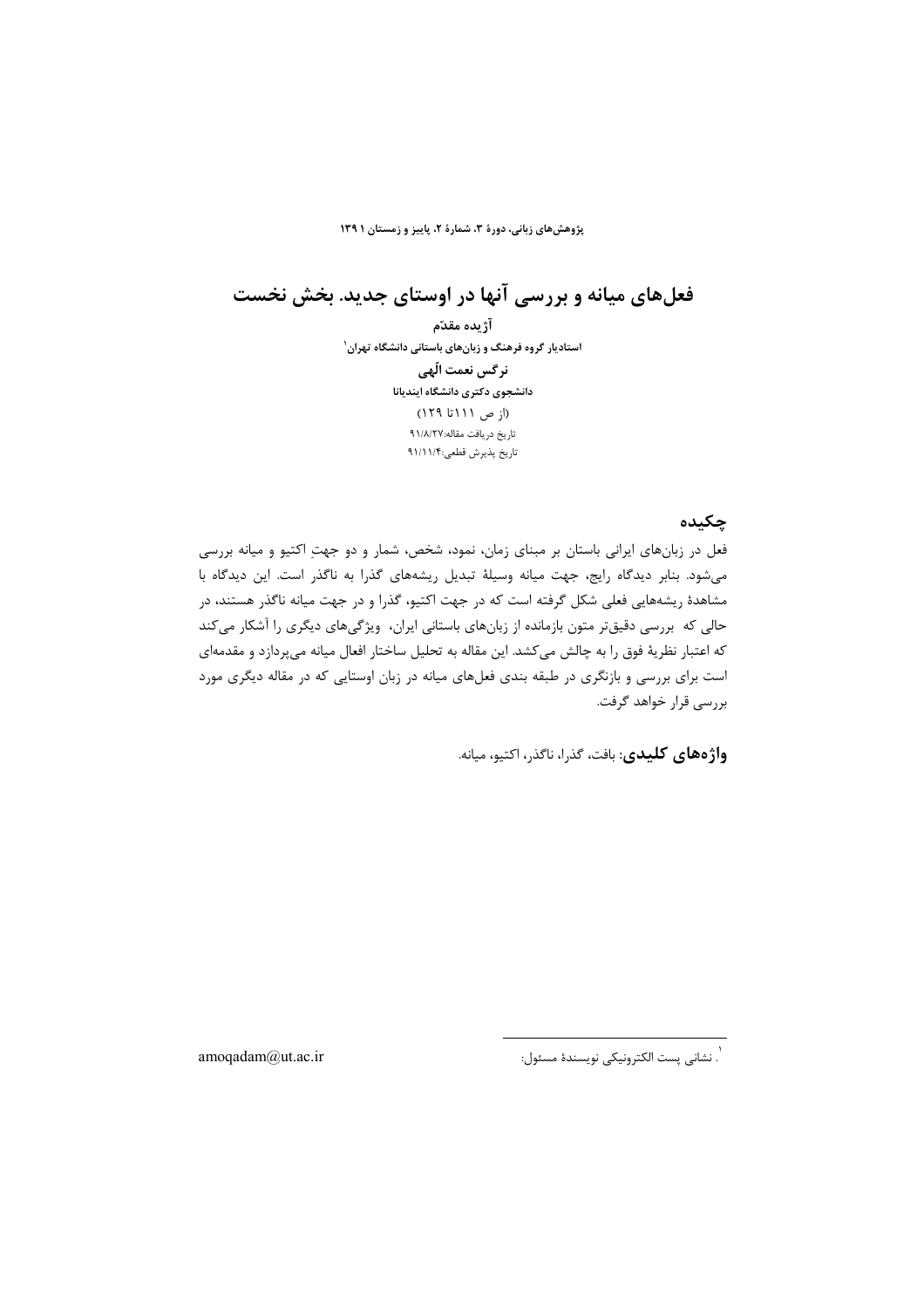$\tilde{L}$   $\alpha$   $\tilde{a}$   $\tilde{L}$ 

فعل در زبانهای باستانی هند و اروپایی، در کنار دارا بودن مقولههایی مانند زمان ٰ، نمود<sup>۲</sup>، شخص و شمار، دارای دو جهتِ<sup>۳</sup> اکتیو<sup>۴</sup> و میانه<sup>۵</sup> نیز هست. دیدگاه رایج دربارهٔ جهت میانه، این جهت را ناگذرساز<sup>۶</sup> ریشههای گذرا<sup>۷</sup> میداند (کمر ۱۹۹۳: ۳۲<sup>)۸</sup> این دیدگاه با مشاهدهٔ ریشههای فعلیای شکل گرفته است که در جهت اکتیو، گذرا و در جهت میانه، ناگذر<sup>۹</sup> هستند. <sup>۱۰</sup> ولی بررسی افعال میانه در زبانهای هند و اروپایی مشخص کرده است که دیدگاه مزبور دیدگاهی جامع و مانع در مورد جهت میانه نیست. وجود افعال «فقط ميانه» و افعال «گذراي ميانه» ناقض اين نظريه است. از اين گذشته، بررسی ها نشان میدهند که افعال میانه در زبانهای هند و اروپایی را میتوان با معیارهای جزئی تری نسبت به معیار کلی «ناگذر بودن» دسته بندی کرد.

کلنس تنها پژوهشگریست که در فصل نخست کتاب خود، *فعل اوستایی* (۱۹۸۴: ۱۳-٨١)، به موضوع افعال ميانهٔ اوستايي پرداخته، اين بخش را به بررسي تمايز بين دو جهت اکتیو و میانه اختصاص داده است. بررسی دستهبندی وی از افعال میانهٔ زبان اوستایی و ارائهٔ طبقهبندی نوین از افعال میانه در اوستای جدید، در مقالهٔ دوّم ارائه خواهد شد.

#### $1$ time

 $2$  aspect

 $3$ .voice

<sup>۲</sup>. از آنجا که برای واژهٔ active برابر پارسی مناسبی وجود ندارد، در این مقاله به ناچار از همین واژه استفاده شد. middle

<sup>6</sup>.detransitivizer  $7$ .transitive

^. فعل گذرا (transitive) فعلی است که دو شرکتکننده (رک ۲-۲)، یکی با نقش معنایی کننده و دیگری يذيرندهٔ فعل دارد. افعال ناگذر (intransitive) تنها ظرفيت يک شر کت کننده با نقش معنايي کنندهٔ فعل را دارند. فعلهای اکتیو و میانه فعلهایی هستند که به ترتیب دارای پایانههای اکتیو و میانه باشند. با این تعاریف، منطقاً یک فعل اکتیو میتواند گذرا یا ناگذر باشد، همانگونه که یک فعل میانه نیز میتواند گذرا یا ناگذر باشد و همین ناقض نظریههای پیشین در مورد تعریف فعلهای اکتیو و میانه است. فعلهای paca-ta (Y 9.11) با پایانهٔ میانه <sub>روی د</sub>یشهٔ گذرای -pac «یختن» و jasa-<sup>i</sup>ti با پایانهٔ اکتیو <sub>رو</sub>ی <sub>د</sub>یشهٔ ناگذر -gam «رفتن» به ترتیب نمونههایی از افعال میانهٔ گذرا و اکتیو ناگذر هستند. تمایز میان دو جهت اکتیو و میانه در بسیاری از زبانهای ایرانی میانه، از جمله پارتی و پارسی میانه، از بین رفته است.

<sup>9</sup>.intransitive

.<br>`` .بنا بر همین دیدگاه، عموماً جهت اکتیو و میانه به ترتیب گذرا و ناگذر برگردانده میشوند.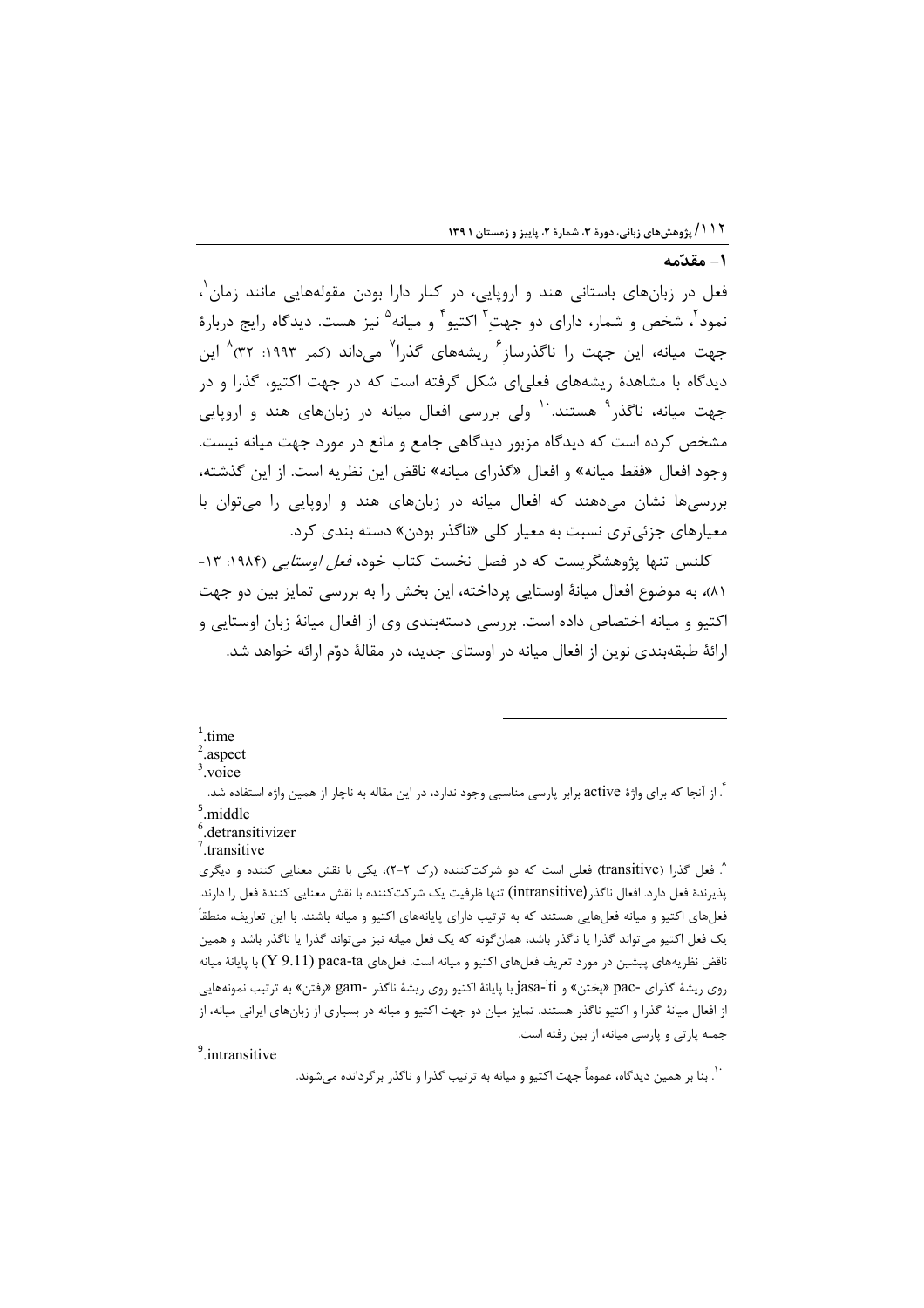مطالب این مقاله در بخشهای زیر تنظیم شدهاند: بخش نخست با عنوان جهت، بافت و فعلهای میانه در زبانهای هند و اروپایی بنیاد دیدگاهی را که افعال میانهٔ زبان اوستایی بر اساس آن بررسی شدهاند، ارائه میکند. برای این کار، تعریفی از بافت ارائه شده، سیس انواع بافتها معرفی می شوند. در بخش دوّم راههای نشاندار کردن بافتها معرفی میشوند و بخش سوّم نیز به بررسی افعال ذاتاً میانه میپردازد. این مطالب مقدمهٔ بررسی افعال میانه در اوستای جدید و موضوع مقالهٔ دوّم خواهند بود.

۲- جهت بافت و فعلهای میانه در زبانهای هند و اروپایی

1-۲ ييشينهٔ دستهبندي

پیشینهٔ دستهبندی جهت افعال به دستور زبان یونانی باستان بازمی گردد. دستورنویسان در مواجهه با دو دسته پایانهٔ فعلی'، اصطلاح diathesis)  $\delta$ iáθεσις) به معنای «بافت» را وضع كردند. آنان يك دسته از يايانهها را يايانههاي بافت ένέργεια (energeia) به معنای «کنش» ٔ و دستهٔ دیگر را پایانههای بافت pathos) πάθος) به به معنای «تجربه»<sup>۳</sup> نامیدند. این دو دسته پایانهٔ فعلی در زبانشناسی نوین به ترتیب به نام «پایانههای اکتیو» و «پایانههای میانه» خوانده می شوند.<sup>۲</sup> در زبان یونانی تعداد اندکی از ریشههای فعلی تنها با پایانههای اکتیو و یا تنها با پایانههای میانه ظاهر می-شوند درحالي كه بقيهٔ ريشههاي فعلي مي توانند هم پايانههاي اكتيو و هم پايانههاي میانه بگیرند. دستورنویسان زبان لاتین هم با دو دسته پایانهٔ فعلی روبرو بودند: یک دسته از پایانهها با افزودن صامت r- به انتهای پایانههای دستهٔ دیگر ایجاد می شد. بنابراین، دستورنویسان زبان لاتین نیز اندیشهٔ وجود دو بافت مختلف فعلی را پذیرفتند.

<sup>`.</sup> فعل در زبانهای هند و اروپایی از این بخشها تشکیل می شود: {ادات/پیشوند(های) فعلی}- ستاک فعلی-{شناسة وجه}- يايانة صرفى.

<sup>&</sup>lt;sup>2</sup>.performance

<sup>&</sup>lt;sup>3</sup>.experience

<sup>&</sup>lt;sup>۲</sup>. برای نمونه افعال ti-thê-**mi و t**i-thê-**s** به ترتیب دارای پایانههای اکتیو اوّل شخص مفرد و اکتیو دوّم شخص مفرد هستند، در حالي كه پايانههاي افعال ti-thê-mai و ti-thê-sai، به ترتيب ميانهٔ اوّل شخص مفرد و ميانهٔ دوّم شخص مفرداند.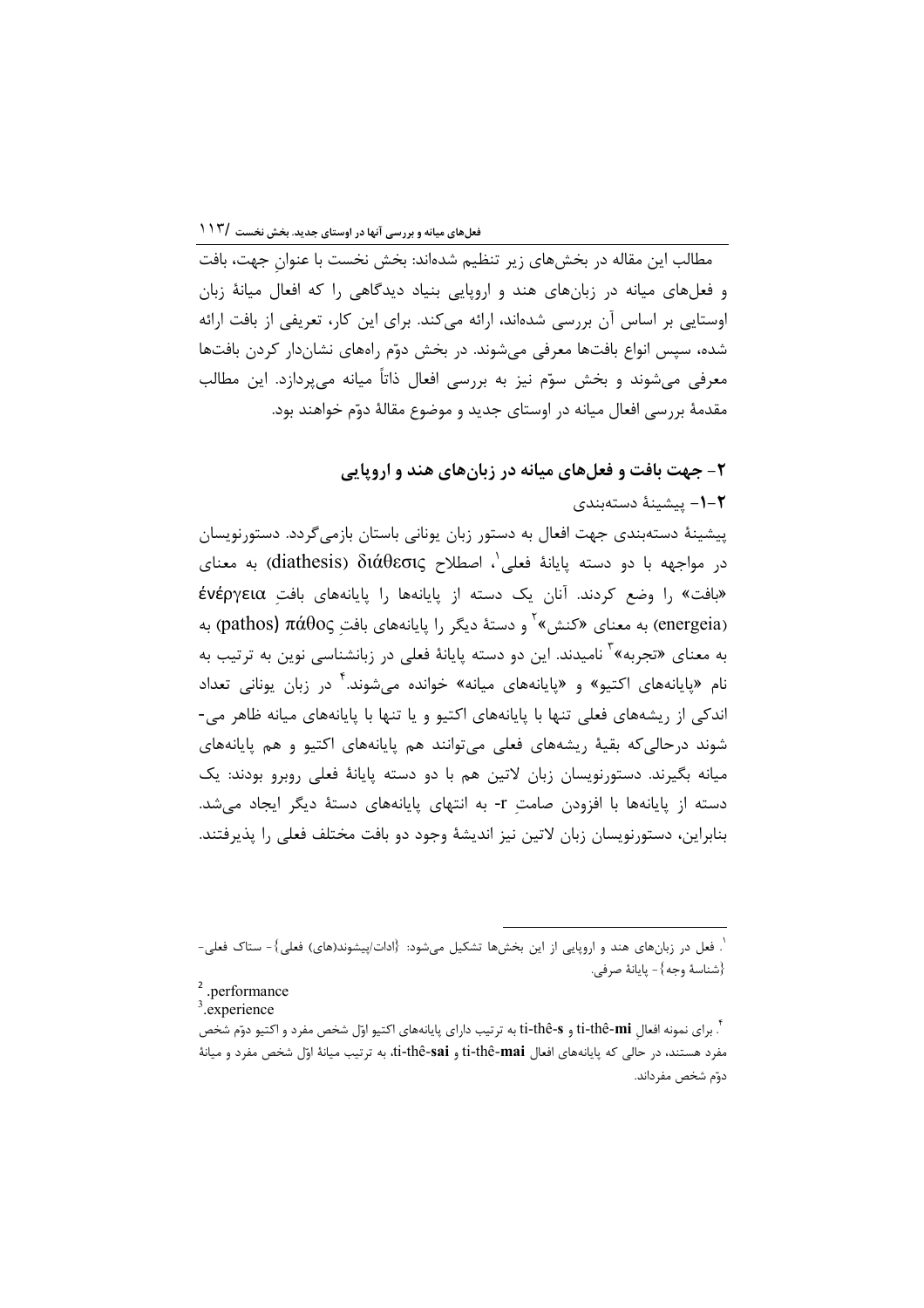٤ ١ ١ / پژوهش های زبانی، دورهٔ ٣، شمارهٔ ٢، پاییز و زمستان ١ ١٣٩

آنها این دو بافت ,ا activum و passivum ' نامیدند.<sup>۲</sup> همچون یونانی باستان، در لاتین نیز تعدادی ریشهٔ فعلی وجود دارند که همواره با پایانههای اکتیو و یا همواره با یایانههای پسیو همراه می شوند، در حالی که بقیهٔ ریشههای فعلی می توانند هم با پایانه-های اکتیو و هم با پایانههای پسیو ظاهر شوند. اصطلاح دیگری که برابر اصطلاح «بافت» به کار میرفت، VOX به معنای «شیوهٔ بیان»<sup>۲</sup> بود. این اصطلاح بود که بعدها در دستور زبانهای انگلیسی و فرانسه به voice و voix تبدیل شد (کولیکوف ۲۰۱۱: ۳۶۸).

۲-۲- بافت روشی برای تعیین ساختار نحوی جمله است<sup>۴</sup> ساختار نحوی عملکرد اجزای خاصی را میطلبد: هر فعل به تعدادی شرکتکننده<sup>۵</sup> نیاز دارد. شرکتکنندههای مرتبط با هر فعل می توانند در دو لایهٔ زبانی مورد توجه قرار بگیرند: معنایی ٔ و نحوی ٌ. در الايهٔ معنايي، شركتكنندەها مى توانند كنندهٔ فعل^، پذيرندهٔ فعل°، حس∑نندهٔ فعل ``، يهرهور از فعل ``، در بافت َكنندهٔ فعل `، مسبب فعل `، مسئول انجام فعل <sup>٣</sup> و محر ک

<sup>'</sup>.در افعالی که بیانگر مفاهیم حسی یا احساسی هستند (مانند «لمس کردن» که یک فعل حسی و «دوست داشتن» که یک فعل احساسی است)، شرکتکنندهای که حس میکند، نقش معنایی حس<sup>ک</sup>ننده (experiencer) را دارد. نمونه: م**اندانا،** صدای مادرش را میشنود (فعل حسی)، یا م**اندانا** از شیر میترسد (فعل احساسی).

.<br>' بهره ور از فعل (beneficiary) شركتكنندهاي است كه انجام شدن فعل به او سود ميرساند. نمونه: ماندانا، کتاب را برای **رامبد** میخرد.

<sup>`.</sup> در این مقاله، مجدداً به دلیل نبود برابر مناسب در زبان پارسی، از اصطلاح «پسیو» برای passivum استفاده خواهد شد.

<sup>&</sup>lt;sup>٢</sup>.برای مثال فعل occidi-**t** دارای پایانهٔ اکتیو سوّم شخص مفرد و فعل occidi-**tur** دارای پایانهٔ پسیو سوّم شخص مفرد است.

<sup>&</sup>lt;sup>3</sup> .expression

<sup>&</sup>lt;sup>י</sup>.در تعریف بافت در این مقاله از روش گروه گونهشناسی لنینگراد/سنپترزبورگ ( .Leningrad/ St Petersburg Typology Group) پیروی شده است (کولیکوف ۲۰۱۱: ۳۶۹).

<sup>&</sup>lt;sup>5</sup>. participant

 $\overline{\phantom{a}}$  semantic

 $7$  syntactic

<sup>&</sup>lt;sup>^</sup>.کنندهٔ فعل (actor)، شرکتکنندهای است که فعل را انجام می۵هد. نمونه: **ماندانا** کتاب را میخرد. .<br>``.پذیرندهٔ فعل (undergoer) شرکتکنندهای است که فعل بر روی او انجام می شود. نمونه: ماندانا، **کتاب** را مىخواند.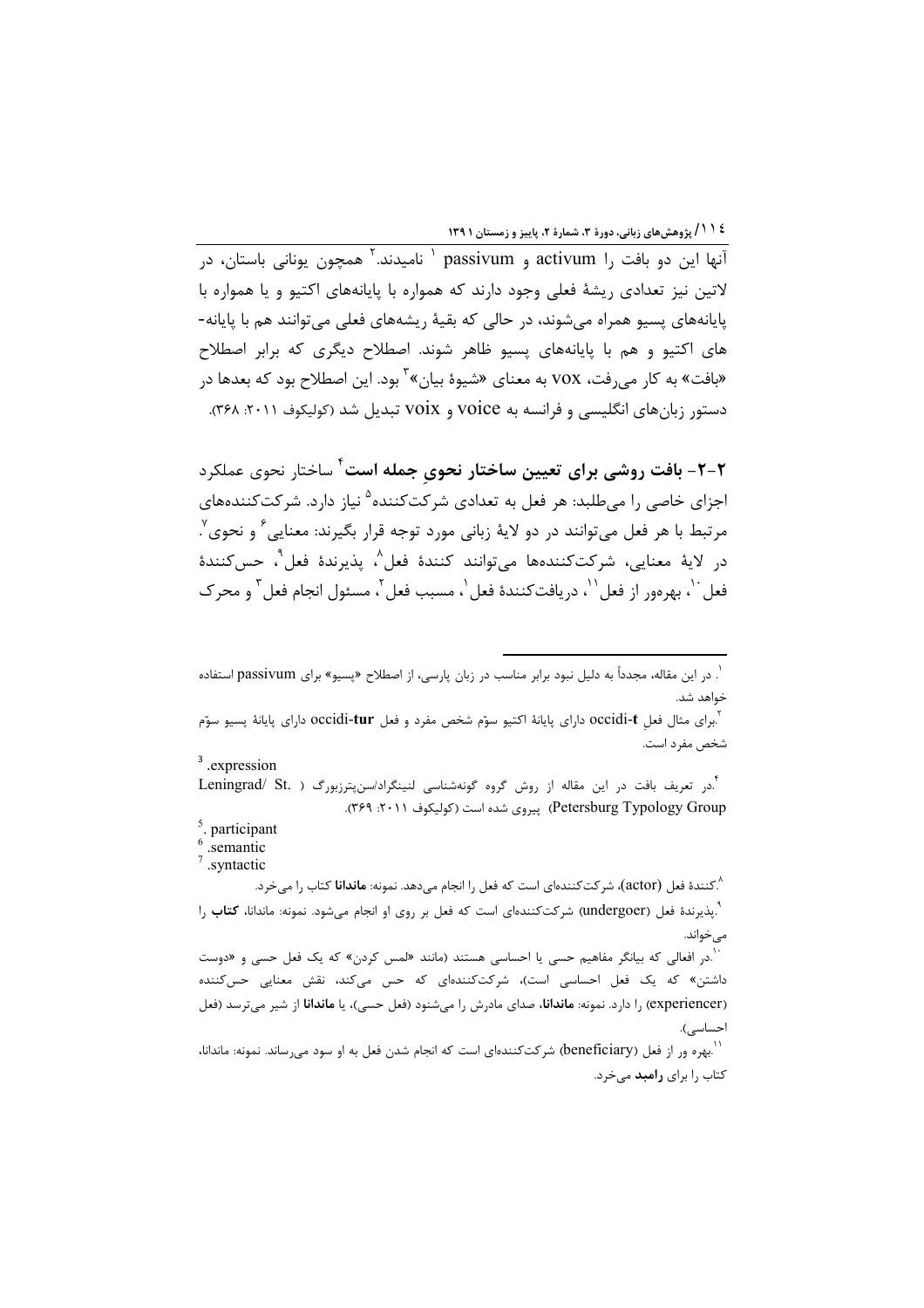یا مفعول غیرمستقیم ؒ. از طرف دیگر، حالتهای نحوی بر مقولهٔ نام متصور می شوند و سه راه عمده برای منسوب کردن حالتهای نحوی به این مقوله وجود دارد: ۱) صرف نام، ۲) مطابقت با فعل و ۳) ترتیب قرار گرفتن نامها در جمله. در زبانهای تصریفی، که زبان اوستایی هم جزء آنهاست، راه نخست برگزیده میشود. بنابراین به هر نام، وابسته به حالت نحویاش، پایانههای صرفی افزوده میشود. بافت، در واقع *با تصویر کردن نقوش معنایی شرکتکنندهها بر روی حالتهای نحوی* شکل می گیرد. به عبارت دیگر، بافتهای مختلف ناشی از شیوههای گوناگون تصویر کردن نقوش معنایی بر روی حالتهای نحوی هستند. بافتها دارای انواع گوناگون|ند، از جمله خنثی/گذرا^، ناگذر <sup>۹</sup>، مجهول ``، ضد مجهول ``، باز تابي ``، متقابل ``، واداري ``، ضدواداري ``، وارونه ``، جمعي `` و زنجيرهاي<sup>۱۸</sup>.

`.<br>`.دریافت *ک*نندهٔ فعل (recipient) شر کت *ک*نندهای است که نتیجهٔ فعل را دریافت م*ی ک*ند. نمونه: ماندانا کتاب را به **رامبد** م<sub>ی</sub>دهد.

.<br><sup>۲</sup>.مسبب فعل (causer) شرکتکنندهای است که شرکتکنندهٔ دیگر را وادار به انجام کاری میکند. نمونه: آموزگار، رامبد را به درس خواندن وامیدارد.

<sup>"</sup>.مسئول انجام فعل (Causee) شرکتکنندهای است که به سبب وجود عاملی غیر از خود، کاری را انجام میدهد. نمونه: آموزگار، **رامبد** را به درس خواندن وامیدارد.

<sup>"</sup>. محرک (stimulus) شرکتکنندهای است که در افعال احساسی مانند ترسیدن، عصبانی شدن یا لذت بردن، باعث تحریک حس کننده مے شود. نمونه: ماندانا **از رعد و برق** ترسید.

- $5$  subject
- <sup>6</sup>.direct object
- $7$ .indirect object
- $3$ .neutral/transitive diathesis
- intransitive diathesis
- 
- $^{10}$ . passive diathesis  $^{11}$ . anti-passive diathesis
- <sup>12</sup>.reflexive diathesis
- <sup>13</sup>.reciprocal diathesis
- $14$ . causative diathesis
- <sup>15</sup> anti-causative diathesis
- <sup>16</sup>.conversive diathesis
- <sup>17</sup>.collective diathesis
- <sup>18</sup>.chaining diathesis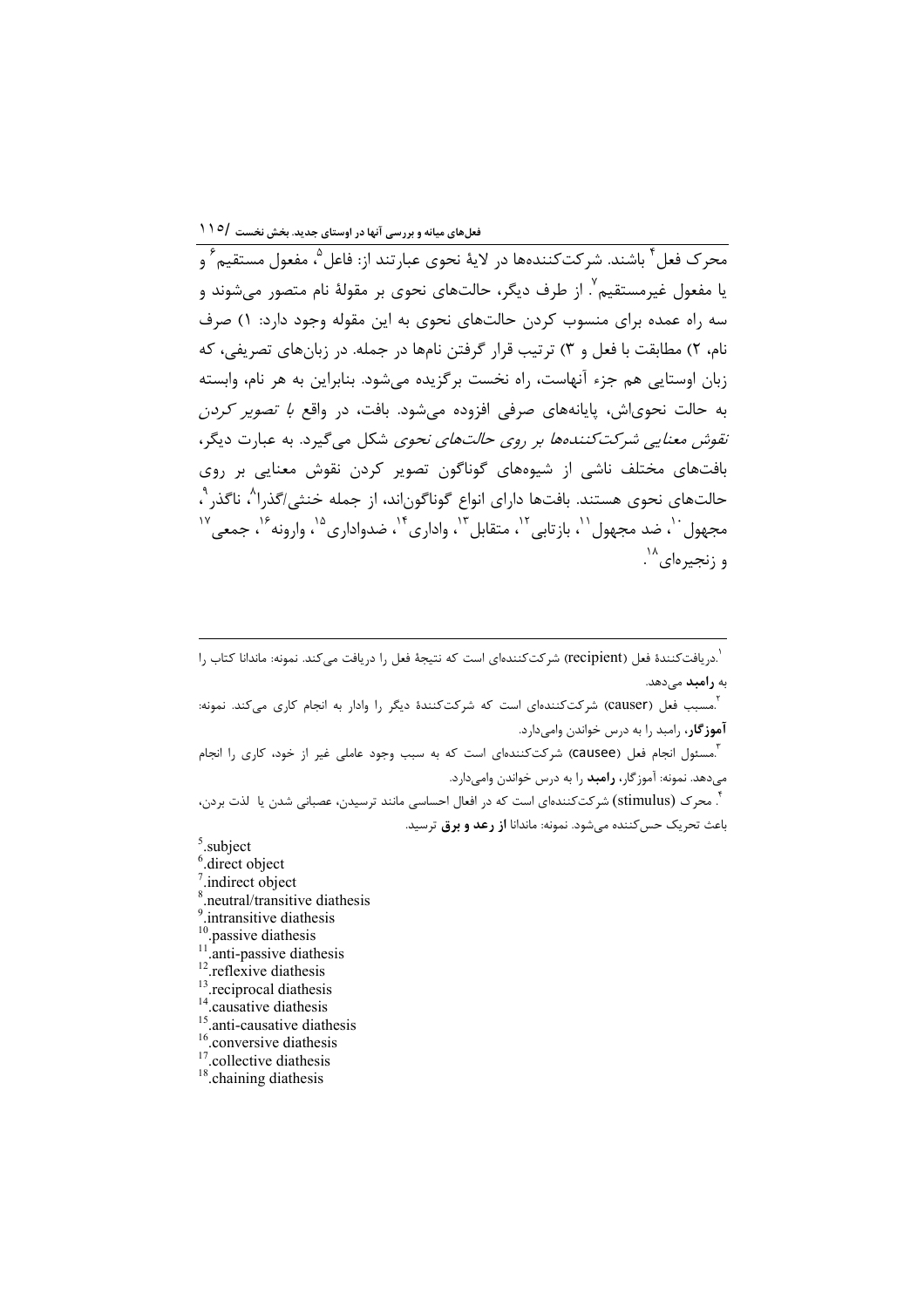۱۱۱ گپژوهش های زبانی، دورهٔ ۳، شمارهٔ ۲، پاییز و زمستان ۱۳۹۱

تمامه این بافتها از دیدگاه فعلهای میانه دارای اهمیت نیستند، از این و در اینجا به موارد اصلی پرداخته شده، به سایر موارد تنها اشارهای کوتاه خواهد شد تا خواننده را در درک مطلب یاری کند.

بافتهایی که از دیدگاه فعلهای میانه حائز اهمیتاند، عبارتند از: مجهول، بازتابی (شامل بازتابی مستقیم، غیرمستقیم و خودبهر)، متقابل (شامل متقابل مستقیم و غیرمستقیم)، ضدواداری و وارونه.<sup>\</sup> برای روشن شدن تعریف بافت، نخست مهم¤رین آنها، آنها، یعنی بافت خنثی را مورد بررسی قرار داده، سپس به سایر موارد میپردازیم.

۲-۲-۱- بافت خنثی *اگ*ذرا بافتی است که در آن کنندهٔ فعل بر حالت نحوی فاعل و پذیرندهٔ فعل بر حالت نحوی مفعول مستقیم تصویر می شود. این بافت در واقع بی نشانترین <sup>۱</sup> بافت برای بیان یک فعل سادهٔ گذرا است و در نتیجه، بافت خنثی نامیده می شود. مثال: کارگران، خانه را ساختند. نمایه ۱ نحوهٔ تصویر کردن نقوش معنایی بر حالتهای نحوی در یک بافت خنثی را نشان می دهد.

> نمايه ١: بافت خنثى کا, گران خانه ,ا ساختند لاية معنايي→ كنندة فعل ▼ پذيرندة فعل ▼ مفعول مستقيم لايهٔ نحوي**←** فاعل

٢-٢-٢- در بافت مجهول كنندة فعل بر حالت نحوى مفعول غيرمستقيم تصوير شده یا اصلاً از ساختار جمله حذف می شود و پذیرندهٔ فعل بر حالت نحوی فاعل متصور می گردد. آ مثال: خانه (توسط کارگران) ساخته شد. بافت خنثای متناظر این جمله عبارت است از: كارگران خانه را ساختند. (نمايه ٢)

نمایه ۲: بافت مجهول در کنار بافت خنثای متناظر

.<br>`. برای تعریف بافتهای دیگر، مانند گزارشی و گزارشی بازتابی، رک ۴-۱-الف-۳ و همچنین بخش دوم مقاله.  $2$  unmarked

<sup>&</sup>lt;sup>۳</sup>. همچنین نک بافتهای ضدواداری و وارونه.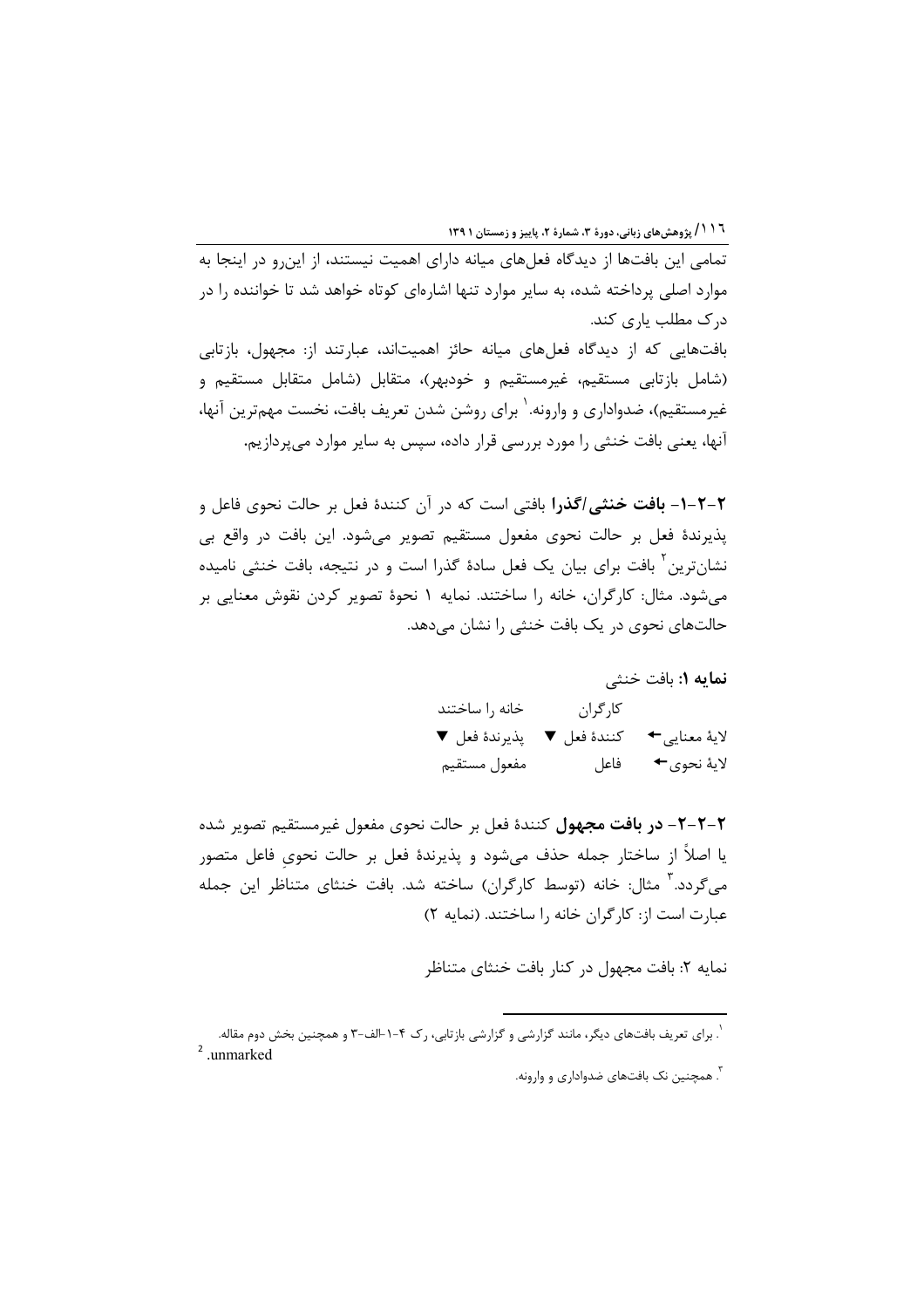فعلهای میانه و بررسی آنها در اوستای جدید. بخش نخست ۱۱۷/

| ساخته شد. | خانه | (توسط كارگران)                     | ساختند. | خانه ,ا      | خنثاي متناظر: كارگران                |
|-----------|------|------------------------------------|---------|--------------|--------------------------------------|
|           |      | كنندة فعل مستسمى يذيرندة فعل       |         |              | لايۀ معنايي← كنندۀ فعل للهذيرندۀ فعل |
|           |      | مفعول غيرمستقيم $\mathit{O}/$ فاعل |         | مفعول مستقيم | لايهٔ نحوي← فاعل                     |

۲-۲-۳- **بافت باز تابی**، کنندهٔ فعل - که در حالت نحویِ فاعل قرار دارد- و یکی دیگر از شرکتکنندههای فعل، یکی هستند. در اینجا دو نوع بافت بازتابی مستقیم<sup>۱</sup> و خودبھر <sup>1</sup> معرفی مےشووند:

۲–۲–۳ – ۱- **بافت بازتابی مستقیم** رایجترین نوع بافت بازتابی است و در آن فاعل و مفعول مستقیم یکی هستند. مثال: ماندانا خود را در آیینه می بیند. بافت خنثای متناظر این جمله عبارت است از: ماندانا دوستش را می بیند. (نمایه ۳)

|                  | نمايه ٣: بافت بازتابي مستقيم در كنار بافت خنثاي متناظر |                  |                        |
|------------------|--------------------------------------------------------|------------------|------------------------|
| در آیینه میبیند. | ماندانا خود را                                         | دوستش را میبیند. | خنثاي متناظر: ماندانا  |
|                  | كنندة فعل=پذيرندة فعل                                  | يذيرندة فعل      | لاية معنايي← كنندة فعل |
|                  | فاعل                                                   | مفعول مستقيم     | لايهٔ نحوي← فاعل       |

۲-۲-۳-۲- در بافت بازتابی غیرمستقیم کنندهٔ فعل و دریافتکنندهٔ فعل یکی هستند. مثال: ماندانا پشه را از خود دور می کند. بافت خنثای متناظر با آن عبارت است از: ماندانا یشه را از فرزندش دور می کند. (نمایه ۴)

نمایه ۴: بافت بازتابی غیرمستقیم در کنار بافت خنثای متناظر خنثای متناظر: ماندانا از فرزندش پشه را دور می کند. ماندانا از خود یشه ,ا دو, مے کند. لاية معنايي← كنندة فعل دريافت كنندة فعل كنندة فعل= دريافت كنندة فعل مفعول غيرمستقيم لايهٔ نحوي← فاعل فاعل

٢-٢-٣-٣- در بافت بازتابي خودبهر كنندة فعل و بهرهور از فعل يكي هستند؛ به عبارت دیگر، در این بافت شرکتکنندهای که از انجام عمل سود میبرد یا در حالت

 $<sup>1</sup>$  direct reflexive diathesis</sup>

<sup>&</sup>lt;sup>2</sup> self-beneficient diathesis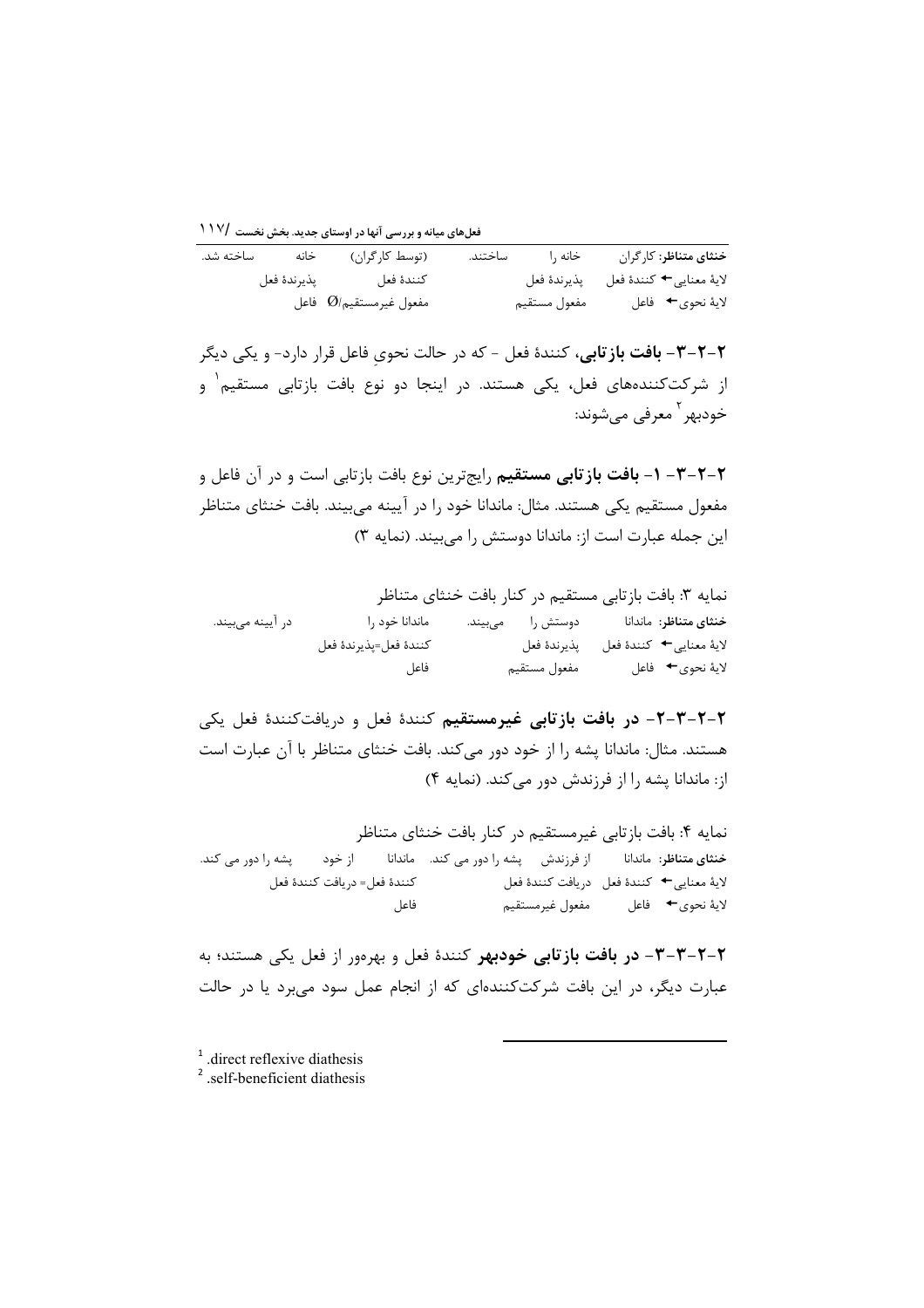۱۱۸/پژوهشهای زبانی، دورهٔ ۳، شمارهٔ ۲، پاییز و زمستان ۱۳۹۱<br>کلی تر، نتیجهٔ فعل به او می رسد، خودِ فاعل است. مثال زیر از زبان سنسکریت انتخاب شدہ است: «برهمن قربانی را قربانی می کند» brāhmanah pravājam vaja- $te^1$ در جملهٔ بالا برهمن مراسم قربانی را *برای خود* اجرا میکند. بافت خنثای متناظر چنین جملهای عبارت است از: «برهمن قربانی را (برای راجه) قربانی می کند» brāhmanah (rāj~e) pravājam vaja- $\text{ti}^2$ 

در جملهٔ دوم، برهمن مراسم قربانی را *به نیابت از طرف راجه* انجام میدهد. (نمایه ۵)

نمايه ۵: بافت بازتابي خودبهر در كنار بافت خنثاي متناظر

| (برای راجه) قربانی میکند. |              | قربانی را   |       | خنثاى متناظر: برهمن             |
|---------------------------|--------------|-------------|-------|---------------------------------|
| بهره ور                   |              | پذيرندۀ فعل |       | لاية معنايي← كنندة فعل          |
| مفعول غيرمستقيم           | مفعول مستقيم |             |       | لايهٔ نحوي→ فاعل                |
|                           |              |             |       |                                 |
| (برای خود) قربانی میکند.  | قربانی را    |             | برهمن |                                 |
|                           | پذيرندۀ فعل  |             |       | لايۀ معنايي← كنندۀ فعل= بهره ور |
|                           | مفعول مستقيم |             |       | لاية نحوى→ فاعل                 |

**٢-٢-۴-** بافت متقابل دارای دو بافت خنثای قرینه است و انواع آن عبارتند از: ۲–۲–۴–۱– در بافت متقابل مستقیم محور تقارن دو بافت خنثی، رابطهٔ میان فاعل و مفعول مستقیم می باشد؛ به عبارت دیگر، در یک بافت متقابل شرکتکنندهٔ اول (کنندهٔ فعل/فاعل) كاري را بر روى شركتكنندهٔ دوم (يذيرندهٔ فعل/مفعول مستقيم) انجام میدهد و شرکتکنندهٔ دوم همان کار را بر روی شرکتکنندهٔ اول انجام میدهد. مثال: ماندانا و رامبد همدیگر را دیدند. دو بافت خنثای متناظر این جمله عبارتند از: ماندانا، راميد را ديد و راميد، ماندانا را ديد. (نمايه ۶)

فعل مضارع، سوّم شخص مفرد، ) yaja-te (مفعول رايي) prayājaṃ (در حالت فاعلي) brāhmaṇah. <sup>1</sup> .(مىانە

فعل مضارع، ) yaja-ti [مفعول برايي rāj~e] (مفعول رايي) prayājaṃ (در حالت فاعلي) brāhmaṇah. <sup>2</sup> .(سوّم شخص مفرد، اكتيو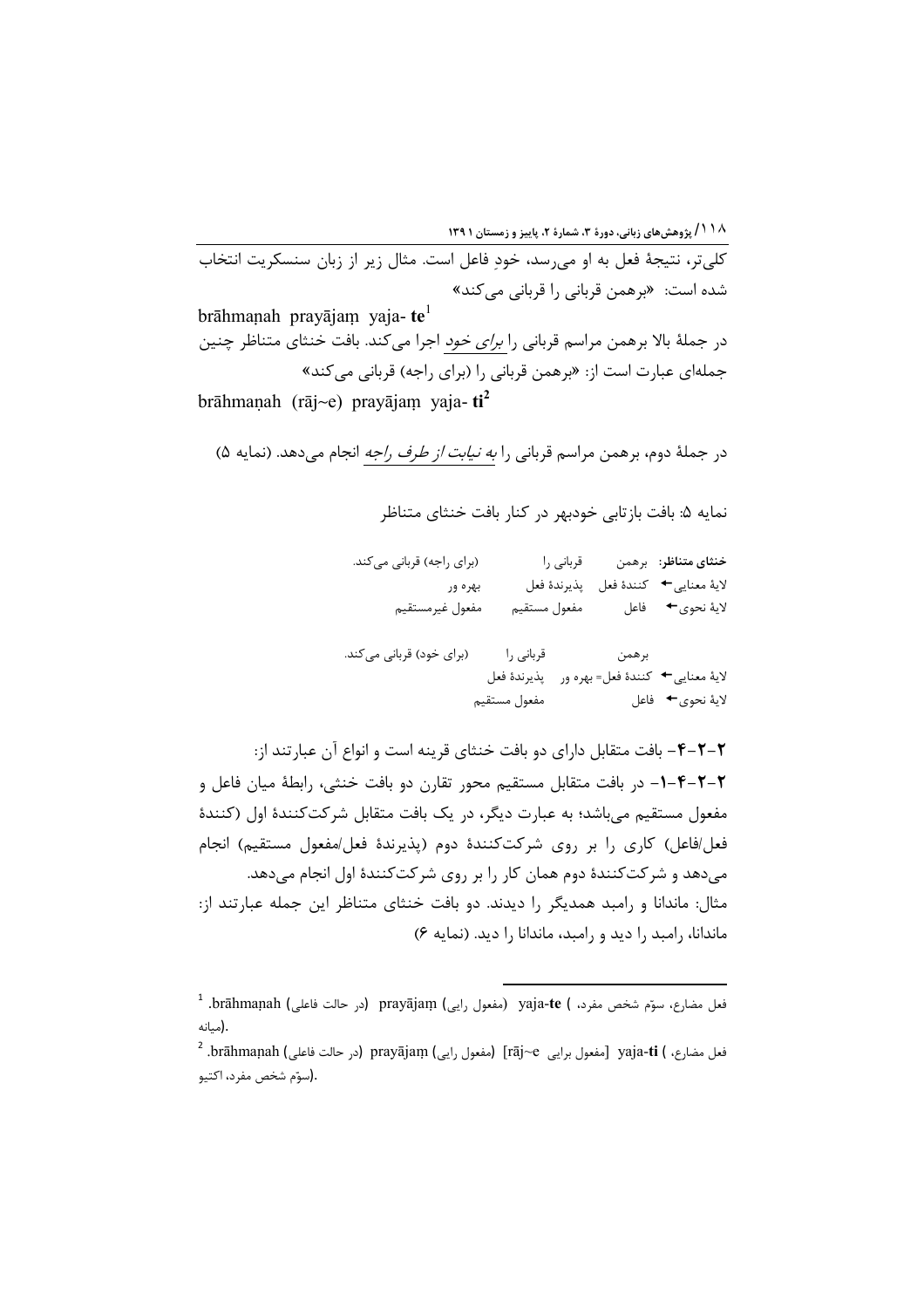نمايه ۶: بافت متقابل مستقيم در كنار بافت خنثاي متناظر ماندانا ,ا دید. ماندانا و ,امید همدیگر ,ا دیدند. رامبد را دید و رامبد **خنثای متناظر**: ماندانا لاية معنايي ← كنندة فعل يذيرندة فعل كنندة فعل كنندة فعل & پذيرندة فعل يذيرندة فعل مفعول مستقيم فاعل لايهٔ نحوي← فاعل مفعول مستقيم فاعل ٢-٢-٣- ٢- در بافت متقابل غيرمستقيم محور تقارن دو بافت خنثي، رابطهٔ ميان فاعل و مفعول غیرمستقیم است. در این بافت، رابطهای متقابل میان کنندهٔ فعل/فاعل و دريافت كنندة فعل/مفعول غيرمستقيم وجود دارد؛ به عبارت ديگر، كنندة فعل، دريافت-کنندۂ فعل نیز هست. این بافت می تواند پیرامون افعالی شکل بگیرد که بیش از دو شر كت كننده دارند. مثال: ماندانا و رامبد كتابها را معاوضه كردند. (نمايه ٧)

نمایه ۷: بافت متقابل غیرمستقیم در کنار بافت خنثای متناظر داد و رامبد کتاب را به ماندانا داد. به رامبد کتاب ,ا خنثاي متناظر: ماندانا لاية معنايي← كنندة فعل پذيرندة فعل دريافتكنندة فعل كنندة فعل پذيرندة فعل دريافتكنندة فعل مفعول مستقيم مفعول لاية نحوى→ فاعل مفعول مستقيم مفعول غيرمستقيم فاعل غيرمستقيم

> كتابها را معاوضه كردند ماندانا و رامید كنندة فعل و دريافت كنندة فعل پذيرندة فعل مفعول مستقيم فاعل

٢-٢-٥- در بافت ضدواداري كنندة فعل ذكر نمي شود و پذيرندة فعل در حالت نحوي فاعل قرار می گیرد. این بافت شباهت زیادی با بافت مجهول دارد. در هر دو، کنندهٔ فعل نسبت به بافت خنثای متناظر تنزل جایگاه یافته، از ساختار جمله حذف می شود و پذيرندهٔ فعل به فاعل جمله ارتقاء جايگاه مي،ابد. تفاوت اين دو بافت در اين است كه در بافت مجهول اگرچه کنندهٔ فعل ذکر نمی شود اما به گونهای ضمنی به وجود او اشاره مي شود، در حالي كه در بافت ضدواداري اصلاً به كنندهٔ فعل، حتى به صورت ضمني هم اشاره نمی شود. مثلاً جملهٔ «شیشه شکسته شد» دارای بافت مجهول و جملهٔ «شیشه شكست» داراي بافت ضدواداري است (بافت خنثاي متناظر آن عبارت است از: بهرام، شیشه را شکست). در واقع، در بافت ضدواداری نقش معنایی کنندهٔ فعل از جمله حذف مي شود و اين گونه نمايانده مي شود كه پذيرندهٔ فعل همان كنندهٔ فعل است، در حالي كه در بافت مجهول این گونه نیست. (نمایه ۸)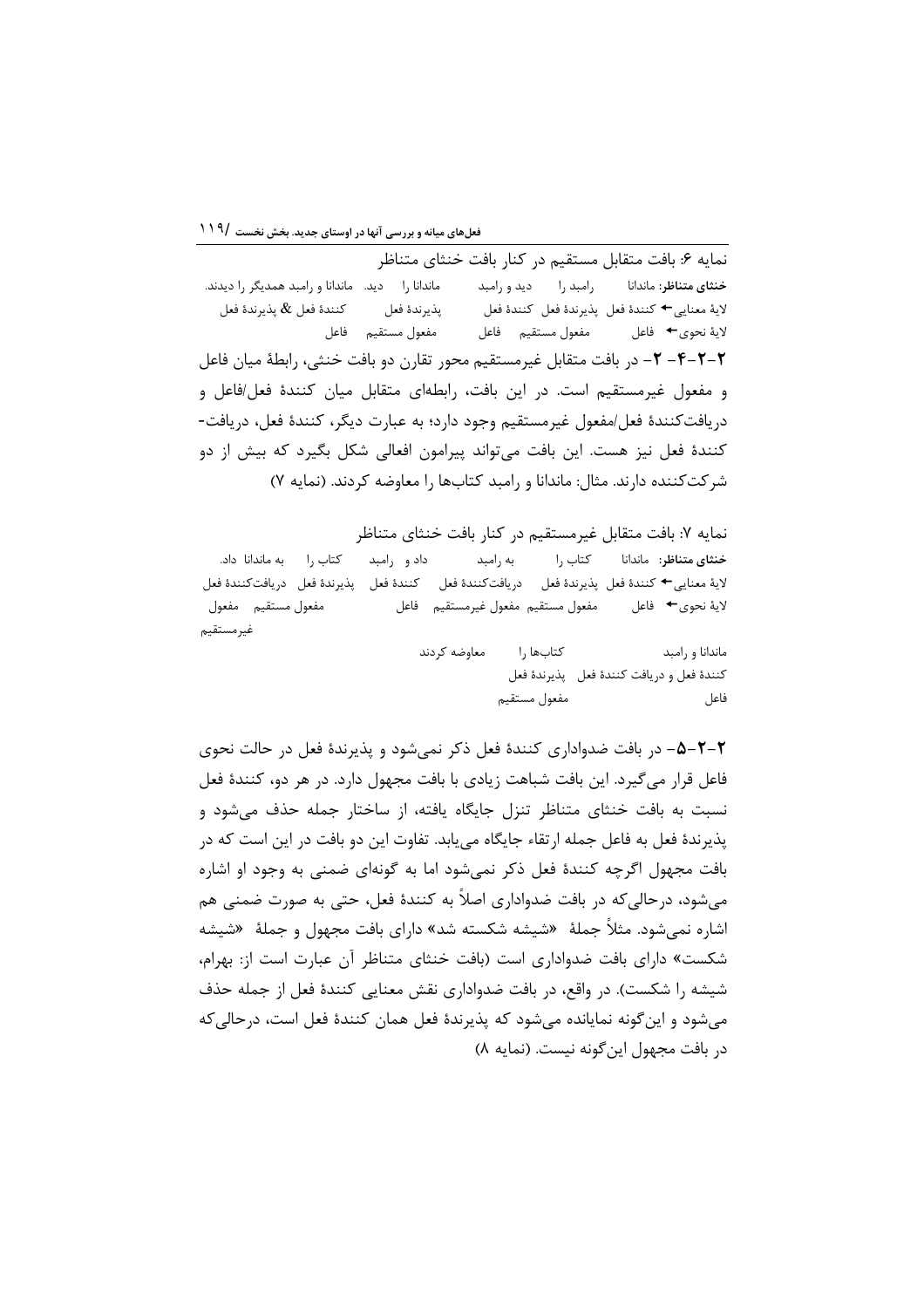**۱۲۰/ پژوهشهای زبانی، دورهٔ ۳، شمارهٔ ۲، پاییز و زمستان ۱۳۹۱** 

|                   | نمایه ۸: بافت ضدواداری در کنار بافت خنثای متناظر                    |                                         |
|-------------------|---------------------------------------------------------------------|-----------------------------------------|
|                   | <b>خنثای متناظر</b> : بهرام             شیشه را               شکست. |                                         |
| پذيرندۂ فعل     ⊗ |                                                                     | لاية معنايى←   كنندة فعل    پذيرندة فعل |
| فاعل              |                                                                     | لايهٔ نحوي→ فاعل مفعول مستقيم           |

٢-٢-۶- بافت وارونه در افعال احساسی مانند ترسیدن، عصبانی شدن یا لذت بردن، شرکتکنندهای که حس میکند، دارای نقش معنایی حسکننده و آنچه که باعث تحریک حس کننده می شود، دارای نقش معنایی محرک است. بافت وارونه پیرامون افعال احساسی شکل می گیرد و در آن حس کننده بر حالت نحوی فاعل و محرک بر حالت نحوی مفعول غیرمستقیم تصویر میشود.<sup>\</sup> مثال: ماندانا از رعد و برق ترسید. بافت خنثای متناظر آن عبارت است از: رعد و برق، ماندانا را ترساند. (نمایه ۹)

نمايه ٩: بافت وارونه در كنار بافت خنثاي متناظر خنثای متناظر: رعد و برق ماندانا را مساند. ماندانا از رعد و برق ترسید. حس كنندة فعل محرك حس كنندة فعل لايۂ معنايے <del>←</del> محرک لايهٔ نحوي← فاعل  $\varnothing$  مفعول غيرمستقيم/ مفعول مستقيم فاعل

با در نظر گرفتن بافت خنثای متناظر با این بافت، در واقع می توان آن را یکی از انواع بافت مجهول به حساب آورد. تفاوت این دو بافت در این است که در بافت مجهول پذیرندهٔ فعل که بر حالت نحوی فاعل تصویر می شود در انجام فعل هیچ نقشی ندارد و کاملاً منفعل است. اما از آنجا که ذات افعال احساسی به گونهای است که حسکننده ابتدا توجه خود را به محرک معطوف می کند و سیس توسط محرک تحریک می شود، در بافت وارونه، حس كننده كه بر حالت نحوى فاعل تصوير مى شود، خود به نحوى در انجام فعل مشاركت دارد و همانند يذيرندهٔ فعل كاملاً منفعل نيست.

<sup>&</sup>lt;sup>'</sup>. اگرچه نقشهای معنایی شرکتکنندهها در افعال حسی و احساسی یکسان هستند، اما افعال حسی در بافت وارونه ظاهر نمیشوند. در بافت بی نشان برای بیان افعال حسی، حس کننده بر فاعل و محرک بر مفعول مستقیم تصویر میشود. در واقع رویکرد زبانها در مورد افعال حسی بدین گونه است که آنها را به عنوان افعال سادهٔ گذرا در بافتی شبیه به بافت خنثی به کار میبرند. مانند جملهٔ *من این گل را میبویم* که در آن یک بافت خنثی پیرامون یک فعل حسی شکل گرفته است.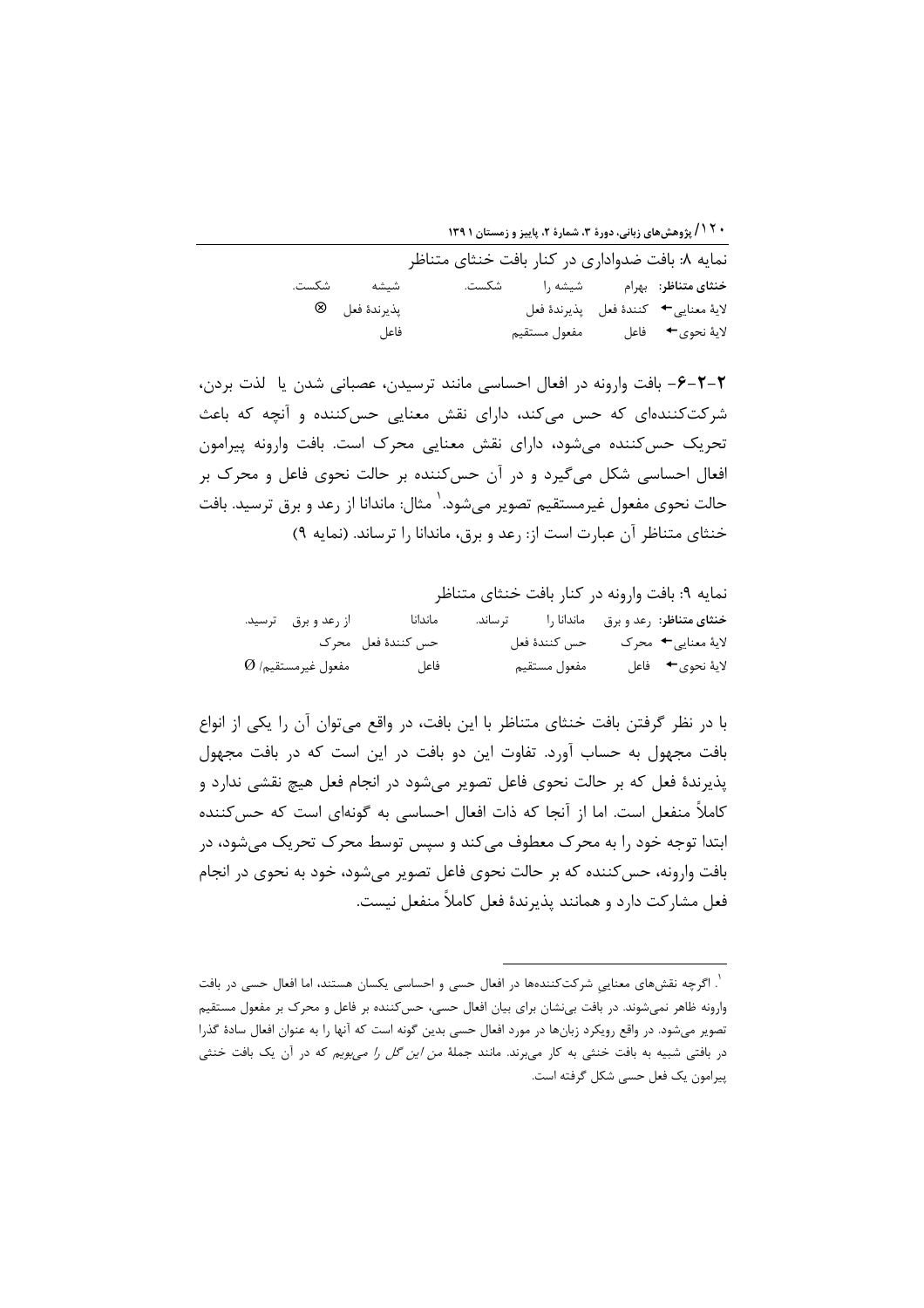میانه نقش مهمی دارند با شناخت دیگر بافتهای نامرتبط با این ساختار روشنتر خواهد شد. در این میان بافت ناگذر از بیشترین بسامد برخوردار است. این بافت پیرامون فعلهای ناگذر شکل گرفته، بی نشانترین بافت برای بیان فعلهای سادهٔ ناگذر است. فعلهای ناگذر تنها ظرفیت یک شرکتکننده با نقش معنایی کنندهٔ فعل را دارند؛ شر کتکنندهای که بر حالت نحوی فاعل تصویر میشود. مثال: ماندانا رفت. (نمایه ۱۰)

> نمايه ١٠: بافت ناگذر. ماندانا ,فت. لايۀ معنايي← كنندۀ فعل لايهٔ نحوي← فاعل

عملکرد سایر بافتها را می توان به طور خلاصه در نمایههای زیر ارائه داد:

نمايه ١١: بافت ضد مجهول

گاز می گیرد. خنثای متناظر: سگ كنندة فعل يذيرندة فعل لايۀ معنايى→ كنندۀ فعل پذيرندۀ فعل  $\varnothing$  مفعول غيرمستقيم/ فاعل مفعول مستقيم لايهٔ نحوي→ فاعل

نمایه ۱۲: بافت واداری خنثاي متناظر: رامبد ماندانا رامبد را به درس خواند وامی دارد. درس مے خواند. لايۀ معنايي← كنندۀ فعل … مسبب مأمور انجام فعل لايهٔ نحوي← فاعل فاعل غيرفاعل  $\mathbf{r}$ 

نمايه ١٣: **بافت جمع**ى ْ گ داَمدند. ماندانا و رامبد و میترا خنثاي متناظر: ماندانا آمد. ,امبد آمد. ميترا آمد. كنندهٔ فعل و همراهی كنندهٔ فاعل دیگر لاية معنايي <del>←</del> كنندة فعل كنندة فعل كنندة فعل

<sup>&</sup>lt;sup>۱</sup> برای بافتهای جمعی و زنجیرهای لازم است خواننده به مبحث افعال میانه در اوستای جدید در بخش دوّم این مقاله رجوع كند.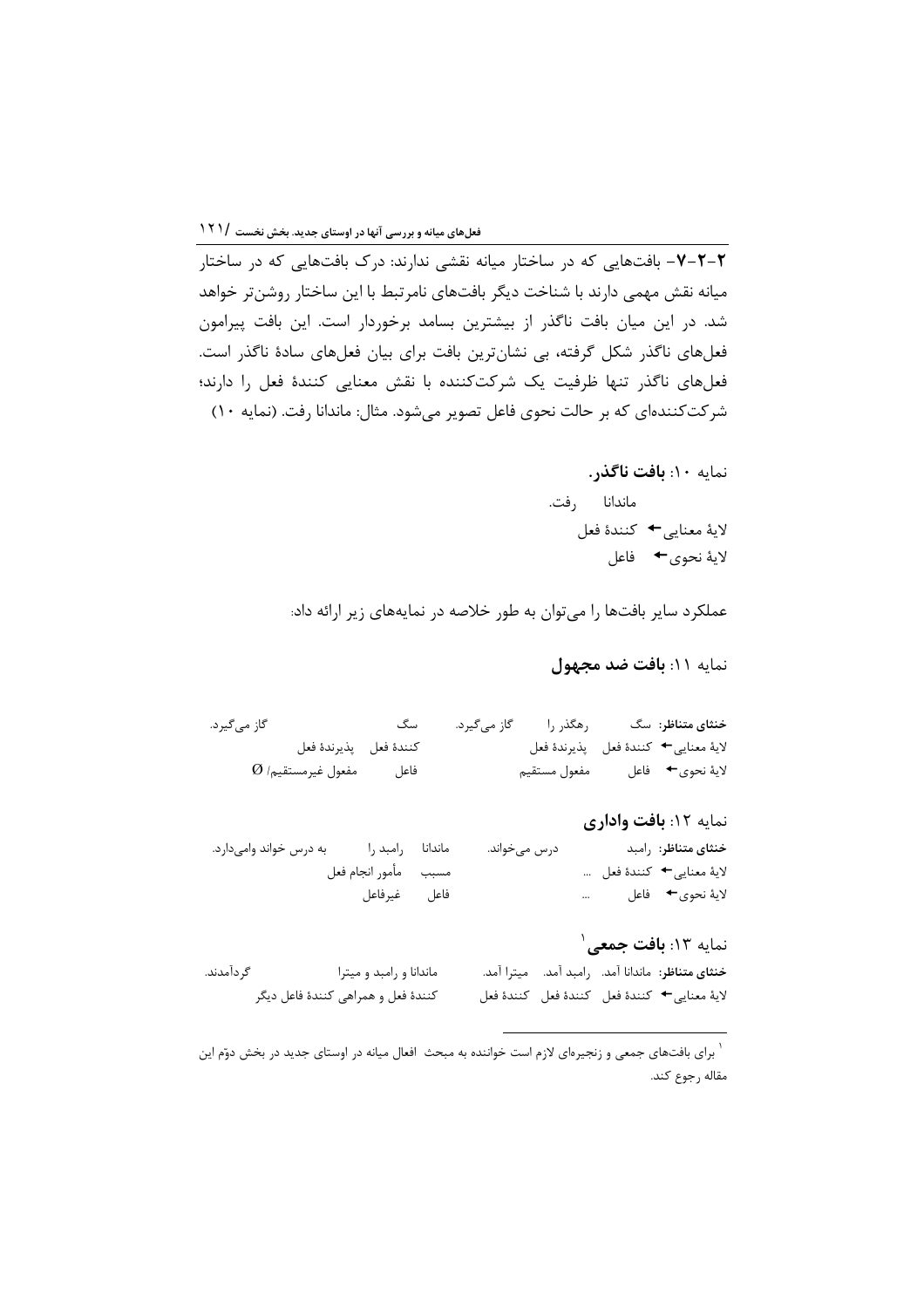۱۲۲ / پژوهشهای زبانی، دورهٔ ۳، شمارهٔ ۲، پاییز و زمستان ۱۳۹۱

فاعل فاعل لايهٔ نحوي← فاعل فاعل نمایه ۱۴: بافت زنجیرهای خنثای متناظر: ماندانا او را دنبال می کند. همدیگر را در یک صف دنبال میکنند. دختران رامبد او را به دنبال می آورد. <sup>لـــ</sup> كنندة فعل و → پذيرندة فعل لايۀ معنايي← كنندۀ فعل فاعل لاية نحوى← فاعل

## ۳- راههای نشاندار کردن یک بافت

بافتهای غیرخنثی باید به نحوی از بافت خنثای متناظر خود متمایز شوند. متمایز کردن هر بافت از بافت خنثای متناظر، نشاندار کردن آن بافت نامیده می شود. زبانهای مختلف، بافتهای مختلف را با روشهای متفاوتی نشاندار می کنند. مثلاً در زبان یارسی، بافت بازتابی مستقیم به کمک ضمیر انعکاسی نشاندار می شود. به عبارت دیگر، ضمیر انعکاسی نشانگر <sup>۱</sup> بافت بازتابی در زبان پارسی به شمار میآید. جملهٔ *ماندانا خودش را در آیینه دید* دارای بافت بازتابی است. اگر بافت خنثای متناظر با آن را در نظر بگیریم، یعنی *ماندانا دوستش را دید،* متوجه می شویم که در زبان پارسی برای متمايز كردن بافت بازتابي از بافت خنثاي متناظر، مفعول مستقيم {كه همان فاعل است ← ماندانا، *ماندانا* را در آیینه دید} با یک ضمیر انعکاسی جایگزین میشود و ساخت- واژهٔ فعل تغییری نمی کند. به همین دلیل گفته می شود که در زبان پارسی، بافت بازتابی به صورت غیرصرفی (یا با حشو و زائد<sup>۲</sup>) نشاندار مے شود.<sup>۳</sup>

پنج بافت مجهول، بازتابی، متقابل، ضدواداری و وارونه از دیدگاه افعال میانه دارای اهمیت هستند. در واقع در مورد زبانهایی که دارای دو گروه پایانه، یعنی پایانههای اکتیو و میانه هستند، این قاعدهٔ کلی را می توان بیان کرد که صرف شدن فعل با پایانه-های میانه، بیانگر قرار گرفتن فعل در یکی از این پنج بافت است و هنگامی که فعل در هیچ یک از این بافتها نباشد، پایانههای اکتیو را برمیگزیند. پنج بافت نامبرده از این یس، «بافتهای میانه»خوانده مے شوند.

 $1$  .marker

<sup>&</sup>lt;sup>2</sup> .periphrastically

<sup>ّ.</sup>چگونگی نشاندار کردن بافت بازتابی در زبان اوستایی و نیز سنسکریت در بخش دوّم مقاله بررسی خواهند شد.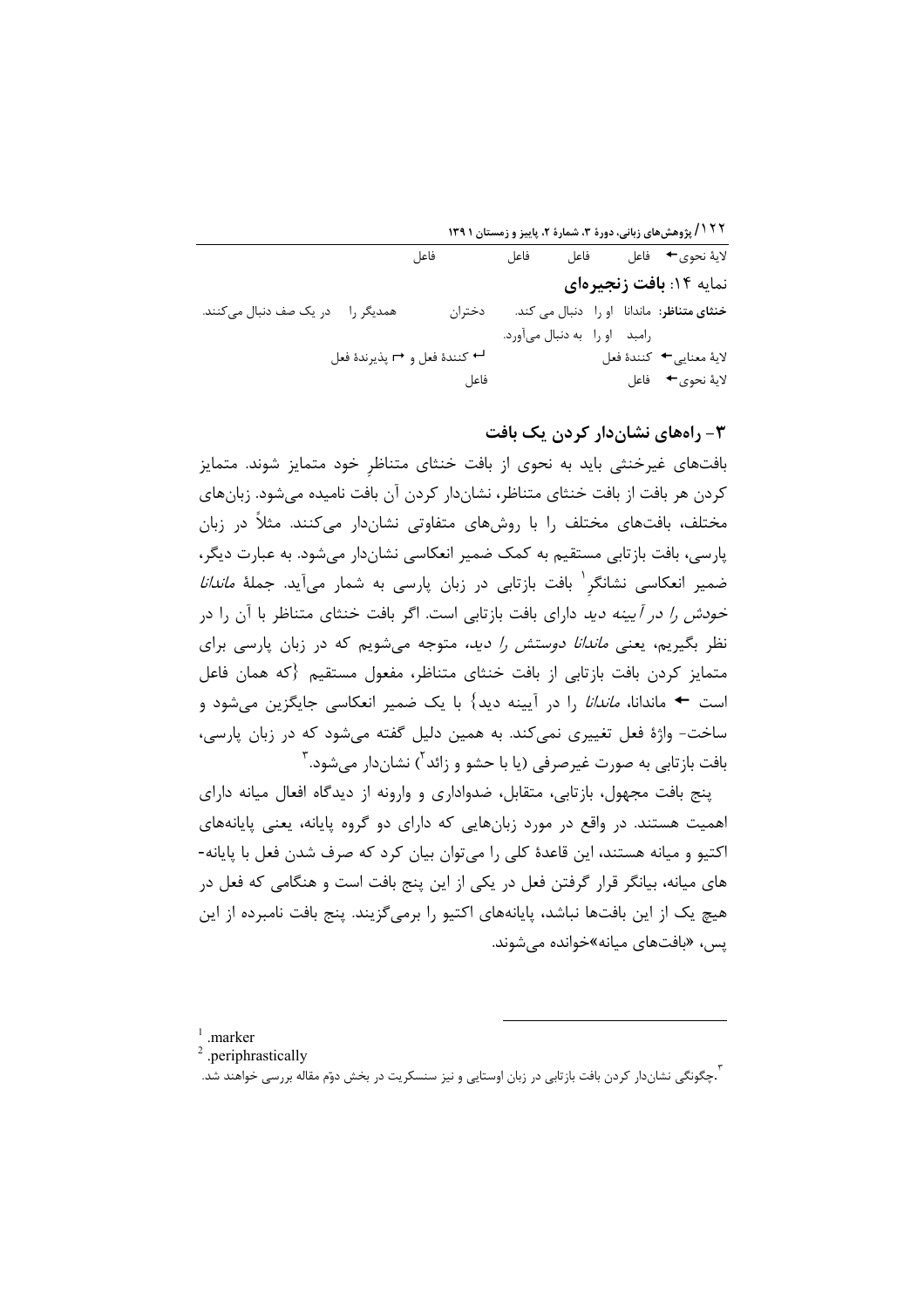# ۴ – افعال ذاتاً مىانە<sup>'</sup>

دستهای از افعال وجود دارند که معنای آنها ذاتاً بافت خاصی را در خود حمل میکند؛ مثلاً در افعالی که کنندهٔ فعل کاری را بر روی بدن خود انجام میدهد، مانند «حمام کردن» یا «ریش تراشیدن». از آنجا که پذیرندهٔ فعل در واقع همان کنندهٔ فعل است، این گونه افعال بافت بازتابی مستقیم را در معنای خود حمل می کنند. همچنین افعالی مانند «ملاقات كردن» يا «دعوا كردن»، از آنجا كه متقابل بودن عمل را تداعى مى كنند، در واقع بافت متقابل را در معنای خود مستتر دارند. واضح است که در مبحث میانه یا اکتیو بودن فعل، افعالی که در معنای خود یکی از بافتهای میانه را حمل می کنند، باید مورد بررسی قرار گیرند. در واقع، این گروه از افعال که افعال ذاتاً میانه نامیده می شوند، در زبانهایی که دو گروه پایانه دارند، مستعد صرف شدن با پایانههای میانه هستند. در ادامه افعال ذاتاً میانهٔ مرتبط با هر یک از بافتهای میانه به طور مختصر معرفی مے شوند. <sup>۲</sup>

۴–۱– افعال ذاتاً میانهٔ مر تبط با بافت باز تابی

در کنار بافت بازتابی مستقیم، سه گروه افعال بدنی<sup>۳</sup>، فکری<sup>۴</sup>، خودگزارشی<sup>۵</sup> و در کنار بافت بازتابی خودبهر، گروه فعلهای میانهٔ خودبهر وجود دارند که به طور ذاتی بافت بازتابی را در خود حمل می کنند. این گروه ها به طور خلاصه عبارتند از:

۴–۱–۱– افعال ذاتاً میانهٔ مر تبط با بافت باز تابی مستقیم

۴-١-١-١- افعال بدني: در اين گروه، كنندة فعل كارى را بر روى بدن خود انجام می دهد؛ پس پذیرندهٔ فعل، کل بدن و یا قسمتی از بدن است. زیرگروههای این افعال همراه با نمونههایشان عبارتند از:

 $<sup>1</sup>$  inherently middle verbs</sup>

ین دستهبندی بر اساس پژوهش کمر(۱۹۹۳) صورت گرفته است. نویسنده در این کتاب، ابتدا با بررسی تعداد $\lceil \frac{Y}{Y} \rceil$ زیادی از زبانهای، هند و اروپایی و غیرهند و اروپایی، افعال ذاتاً میانه در این زبانها را جمعآوری می کند و سپس به دستهبندی این افعال بر اساس معنا میپردازد.

 $3.$  body actions

 $4$  .mental events

 $\frac{5}{ }$ .logophoric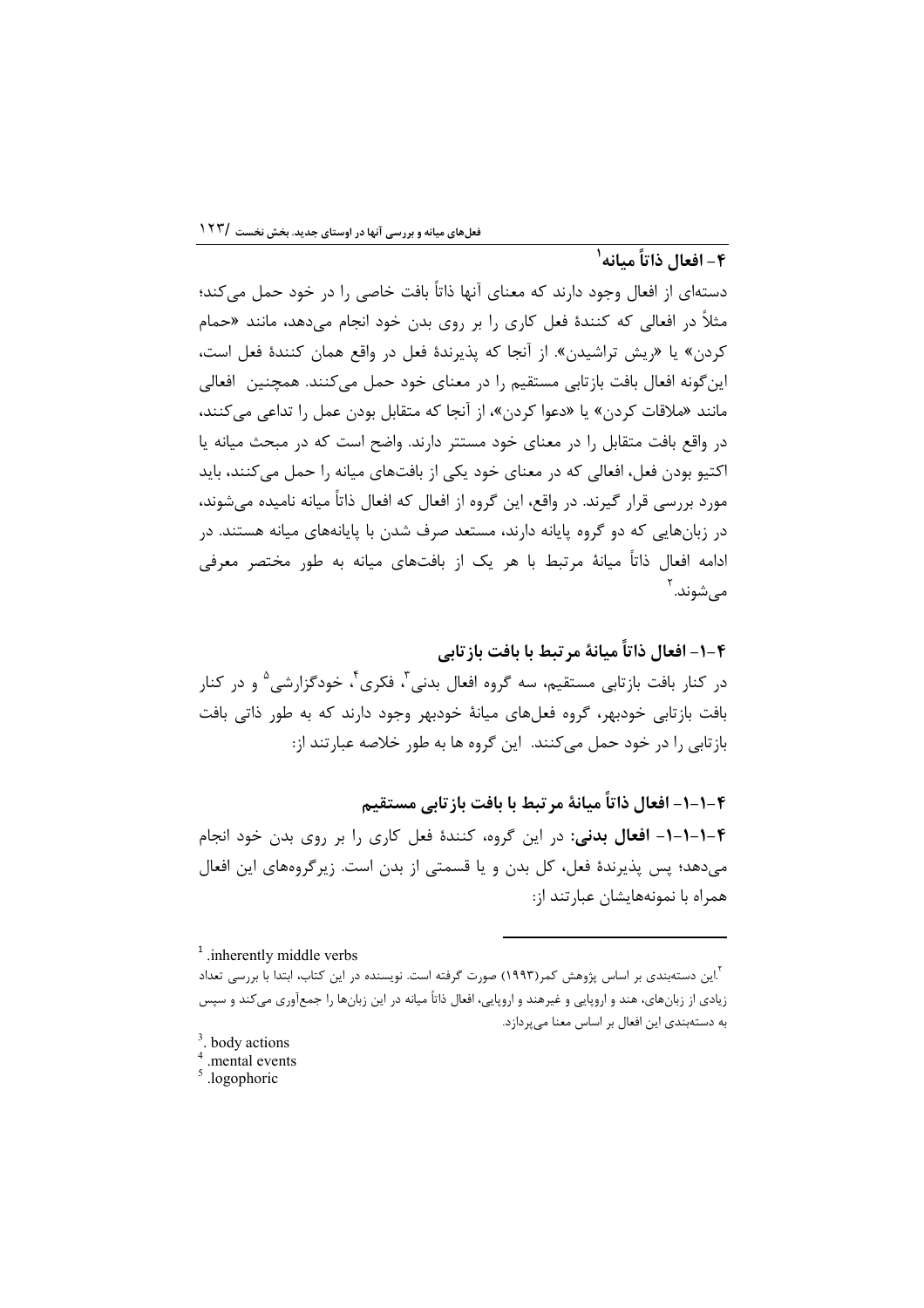نمايه ۱۵: گروه هاي مختلف افعال بدني – فعلهاي آراستن بدن'. كنندهٔ فعل: بخشي از بدن؛ يذيرندهٔ فعل: بخشي ديگر. مثال: ریش تراشیدن، به بدن روغن زدن، خود را آرایش کردن، لباس پوشیدن. - حركات غيرانتقالي<sup>؟</sup>. كنندهٔ فعل: بخشى از بدن مؤثر در انجام فعل؛ پذيرندهٔ فعل: همان بخش از بدن. مثال: سر تكان دادن، چرخيدن، تعظيم كردن، خود را كش و قوس دادن. – تغيير در وضعيت بدن ّ. كنندهٔ فعل: كل بدن؛ پذيرندهٔ فعل: كل بدن. مثال: نشستن، بلند شدن، ایستادن، دراز کشیدن.

– حركات انتقالي أ. كنندهٔ فعل: كل بدن؛ يذيرندهٔ فعل: كل بدن. مثال: رفتن، دويدن، فرار كردن، پرواز كردن.

اگر چهار گروه نامبرده را همراه با بافتهای خنثی و ناگذر در یک طیف قرار دهیم، مشاهده خواهیم کرد که در یک سوی طیف بافت خنثی قرار می گیرد که تمایز بین کننده و پذیرندهٔ فعل در آن حداکثر است. سیس زیرگروه آراستن بدن خواهدآمد که تمایز نامبرده در آن بیشتر از گروههای حرکت غیرانتقالی، تغییر در وضعیت بدن و حرکات انتقالی است. در گروههای اخیر این تمایز به تدریج کم و کمتر می شود. در سوی دیگر طیف فعلهای ناگذر قرار میگیرند که در آنها تنها یک شرکتکننده با نقش معنایی کنندهٔ فعل وجود دارد و در نتیجه تمایز نامبرده در آنها در کمترین حدّ می باشد. (نمایه ۱۶)

نمايه ۱۶: طيف نمايانگر كاهش تمايز بين پذيرنده و كنندهٔ فعل از بافت خنثي تا ناگذر خنثي ← بازتابي مستقيم← آراستن بدن← حركات غيرانتقالي← تغيير در وضعيت بدن← حركات انتقالي← ناگذر ۴-۱-۱-۲- افعال فکری: در این افعال، کنندهٔ فعل کاری را بر روی فکر خود انجام می دهد و تمایز بین کننده و پذیرندهٔ فعل بسیار اندک است، به طوری که می توان تنها

 $\frac{1}{2}$  grooming verbs

<sup>.</sup>non-transitional motion verbs

 $3$ .change in body posture

<sup>&</sup>lt;sup>4</sup> transitional motion verbs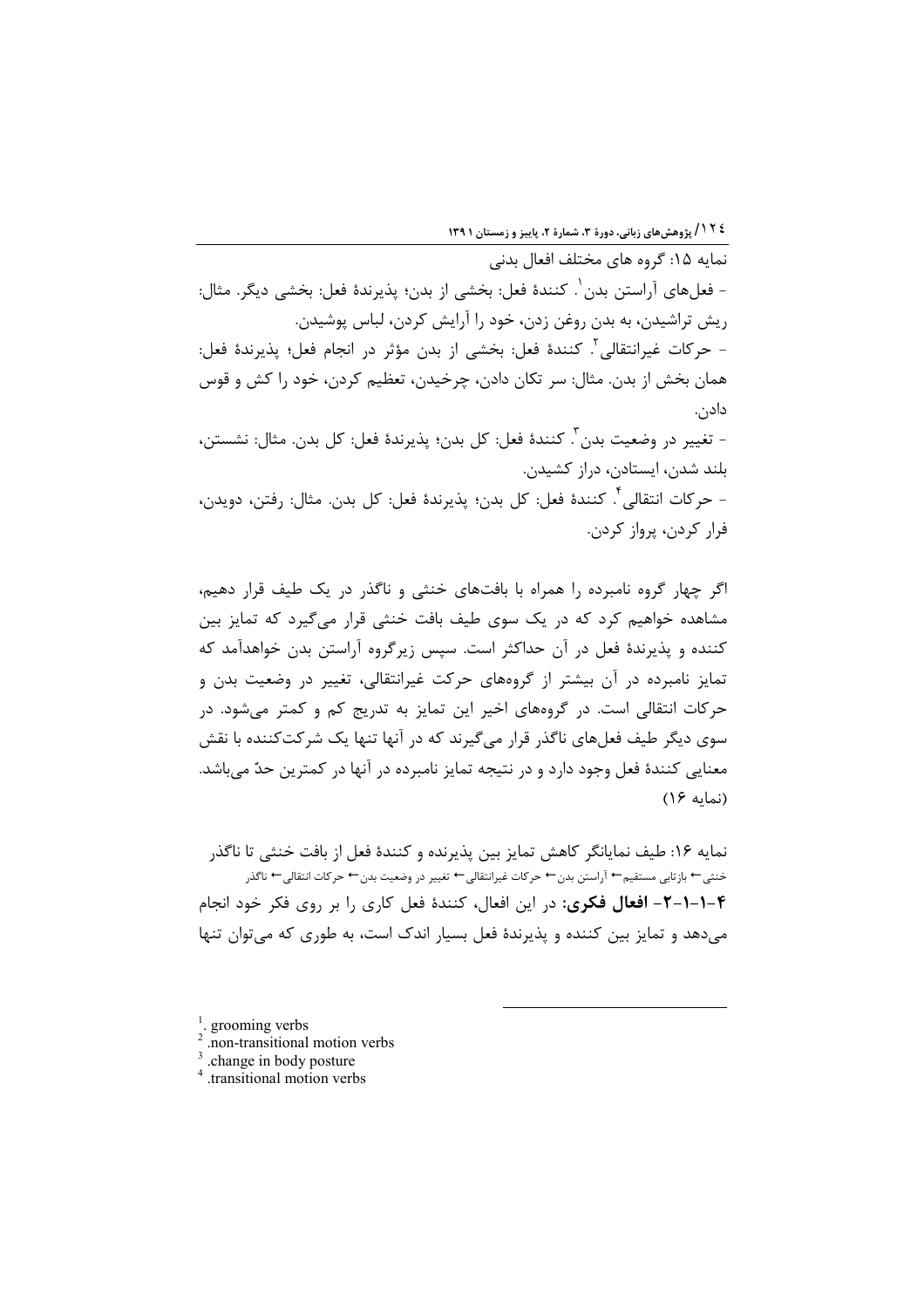نمونهای از افعال این گروه فعل «اندیشیدن» است. ۴-۱-۱-۳- افعال خودگزارشی: برای تعریف این گروه از افعال ابتدا باید بافت گزارشی بازتابی و پیش از آن اساساً بافت گزارشی ب تعریف شود. بافتهای گزارشی ييرامون افعال گزارشي شكل مي گيرند. اين افعال سخن، احساس يا انديشهٔ فرد را گزارش میدهند. افعال گفتاری<sup>۲</sup> مانند «گفتن» و افعال شناختی<sup>۳</sup> مانند «اعتقاد داشتن» می توانند به عنوان یک فعل گزارشی بکار روند. هر بافت گزارشی دارای یک ساختار مرکب، متشکل از یک جملهٔ پایه و یک جملهٔ پیرو است. در جملهٔ پایه، که دربرگیرندهٔ فعل گزارشی است، کنندهٔ فعل/فاعل دارای نقش معنایی منبع اندیشه<sup>۴</sup> است. در واقع منبع اندیشه، شرکتکنندهای است که سخن، احساس یا اندیشهاش بیان می شود و جملهٔ پیرو دربردارندهٔ آن سخن، احساس یا اندیشه است. نمونهای از یک بافت گزارشی را می توان در این جمله دید: ماندانا می گوید که رامبد در مسابقه پیروز می شود. در بافت گزارشی بازتابی، منبع فکر با یکی از شرکتکنندههای جملهٔ پیرو یکسان است. نمونهای از بافت گزارشی بازتابی در این جمله دیده میشود: ماندانا اعتقاد دارد که (او = ماندانا) در مسابقه پیروز میشود.

به وجود كنندهٔ فعل قائل بود. این افعال در زمرهٔ افعال اكتیو ناگذر قلمداد می شوند.

در کنار بافتهای گزارشی بازتابی، افعال خودگزارشی مطرح میشوند. معنای این افعال به گونهای است که یک بافت گزارشی بازتابی خود به خود پیرامون آنها شکل میگیرد. به عنوان نمونههایی از این افعال ً میتوان به دو فعل «تصمیم گرفتن» و «قول دادن» اشاره کرد. این افعال از یک طرف در بافتهای گزارشی متشکل از دو جملهٔ پایه و پیرو به کار می وند و از طرف دیگر، از آنجا که هر کس می تواند برای خود تصمیم بگیرد و یا از طرف خود قول به انجام کاری بدهد، انتظار می رود که شرکتکنندهٔ اصلی جملهٔ پیرو همان منبع فکر باشد. در نتیجه، این افعال در واقع یک بافت گزارشی بازتابی را درون خود حمل می کنند.

۴–۱–۲– فعل های ذاتاً میانهٔ مرتبط با بافت بازتابی خودیهر

 $<sup>1</sup>$  reportive diathesis</sup>

 $2$  speech actions

 $3$ .cognitive actions

 $4$  mental source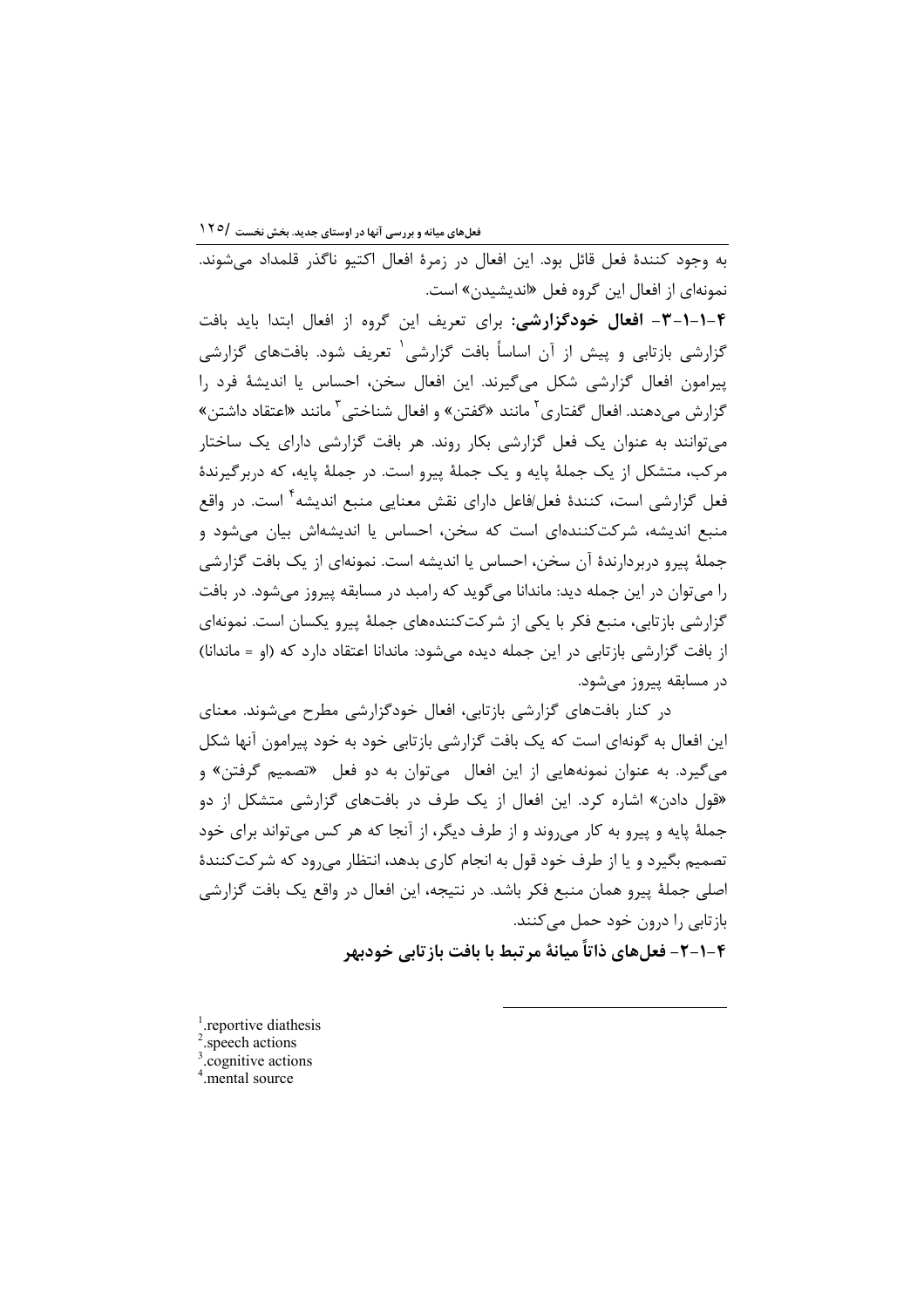۱۲٦ / پژوهش های زبانی، دورهٔ ۳، شمارهٔ ۲، پاییز و زمستان ۱۳۹۱

**افعال خودبهر**: در کنار بافت بازتابی خودبهر، افعال ذاتاً میانهٔ خودبهر هستند که ذاتاً این بافت را در خود حمل میکنند. در واقع، معنای افعال خودبهر این گونه میطلبد که كنندهٔ اين افعال آنها را براي نفع خود انجام دهد. اين افعال داراي سه طرف درگير در عمل هستند: شركتكنندهٔ فعل، پذيرندهٔ فعل و بهرهور، اما از آنجا كه معناي فعل يكي بودن بهرهور و کنندهٔ فعل را در خود مستتر دارد، شرکت کنندهٔ بهرهور ذکر نمیشود. نمونهای از افعال خودبهر «انتخاب کردن» است.

۴–۲– افعال ذاتاً مبانهٔ مرتبط با بافت متقابل: افعال ذاتاً متقابل: ٰ در کنار بافت متقابل، گروه فعلی افعال ذاتاً متقابل مطرح می،شود. در افعال ذاتاً متقابل، معنای فعل به گونهای است که متقابل بودن عمل را میطلبد. «در آغوش گرفتن»، «رقابت کردن» و «موافق بودن» نمونههایی از افعال ذاتاً متقابل هستند.

۴-۳- افعال ذاتاً ميانهٔ مرتبط با بافت ضدواداري: افعال خودجوش: ' گروه افعال خودجوش شامل آن دسته از افعالی است که بر رخ دادن تغییری در فاعل دلالت می کنند، تغییری که بر اساس ارادهٔ فاعل صورت نگرفته است. «پوسیدن» ، «مردن»، «رشد کردن» و «تبخیر شدن» نمونههایی از این افعال هستند. چنانکه از نمونهها نیز مشخص است، فاعل ارادهای بر انجام تغییر ندارد و این تغییرات به طور خودجوش رخ می دهند، به همین دلیل این گروه از افعال به این نام خوانده می شود. در میان بافتهای میانه، افعال خودجوش در ارتباطی نزدیک با بافت ضدواداری قرار می گیرند. چنانکه در تعريف بافت ضدواداري گفته شد، در اين بافت فاعل كنندهٔ فعل نيست اما كنندهٔ فعل نمایانده می شود، زیرا هیچ اشارهای حتی به طور ضمنی به کنندهٔ اصلی فعل نمی شود. وجه شباهت افعال خودجوش و بافت ضدواداري در اين است كه در افعال خودجوش نيز فاعل کنندهٔ فعل نیست، زیرا در فاعل ارادهای برای ایجاد تغییر در خود وجود ندارد، ولی چون به هر حال تغییر در فاعل رخ میدهد، فاعل کنندهٔ فعل نمایانده می شود. تفاوت افعال خودجوش و بافت ضدواداری در این است که اگرچه در بافت ضدواداری اشارهای حتی ضمنی به کنندهٔ فعل نمیشود، اما به هر حال میتوان برای فعل کنندهای متصور

<sup>&</sup>lt;sup>1</sup>. inherently reciprocal verbs

 $2$ , spontaneous verbs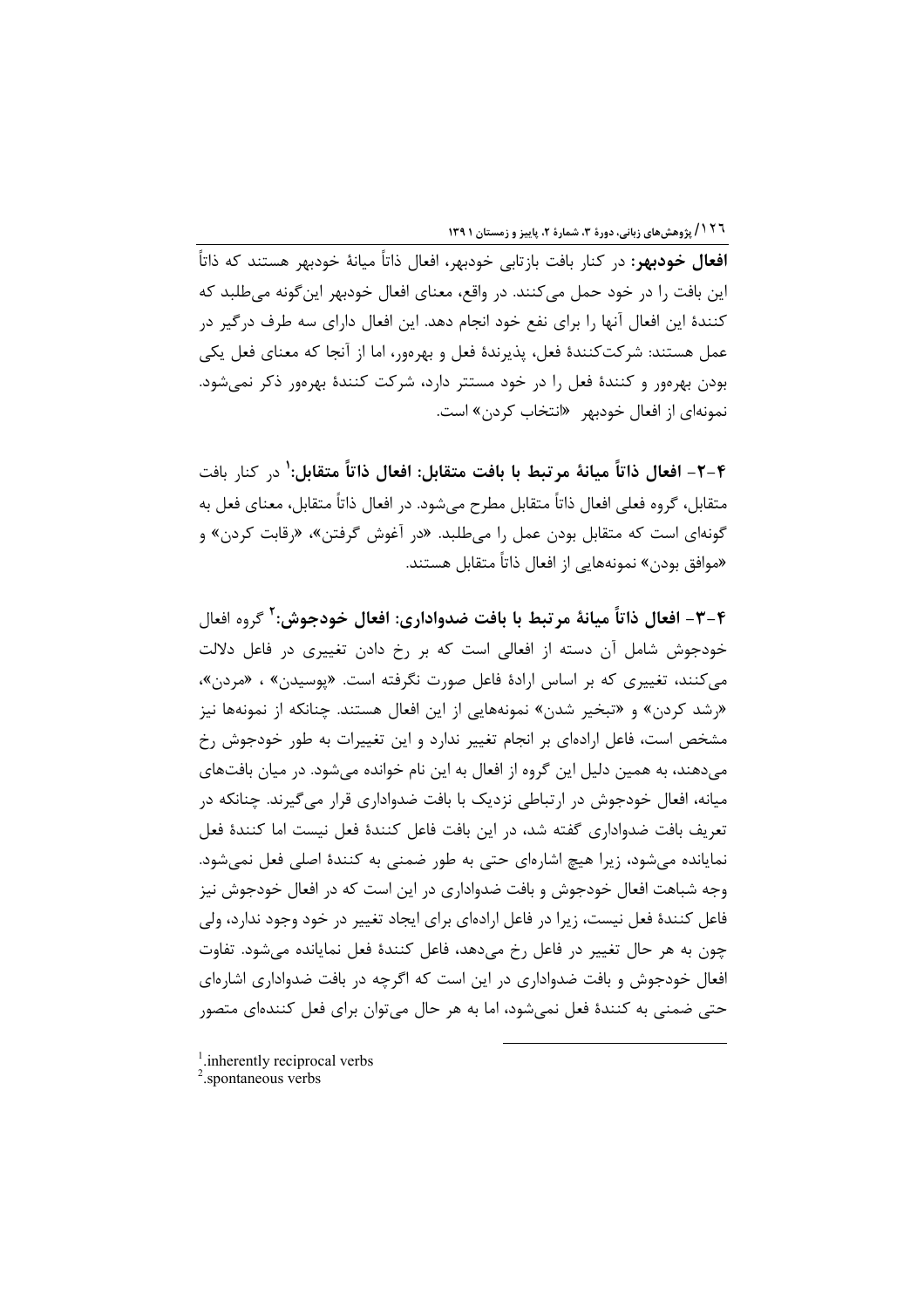شد. ولي در گروه افعال خودجوش، چنانکه از نامش هم مشخص است، اساساً کنندهای برای فعل وجود ندارد.

۴–۴– افعال ذاتاً ميانهٔ مرتبط با بافت وارونه

۴-۴-۱- افعال احساسی: بافت وارونه، چنانکه دیدیم، پیرامون افعال احساسی شکل مي گيرد. به طور معادل مي توان گفت، افعال احساسي در خود بافت وارونه را – كه جزء بافتهاي ميانه است- حمل مي كنند. پس، بنا بر تعريف افعال ذاتاً ميانه، افعال احساسي در واقع جزء افعال ذاتاً میانه محسوب می،شوند، چون یکی از بافتهای میانه را در معنای خود مستتر دارند. نمونههایی از افعال احساسی عبارتند از «تعجب کردن»، «لذت بردن» ، «کینه داشتن» و «نگران بودن». افعالی مانند «گریستن»، «خندیدن»، «آه کشیدن» و «غرغر کردن» را، که در واقع متضمن واکنشهای عمدتاً فیزیکی حس-کننده نسبت به یک حس درونی هستند، نیز میتوان در زمرهٔ افعال احساسی و در نتبجه افعال ذاتاً مبانه محسوب کرد.

۴-۴-۲- افعال گفتاری احساسی:<sup>۱</sup> گروهی دیگر از افعال که در ارتباط نزدیکی با افعال احساسی قرار میگیرند و در نتیجه میتوانند جزءِ افعال ذاتاً میانه تلقی شوند، افعال گفتاری احساسی نام دارند. این گروه شامل آن دسته از افعال گفتاری هستند که صرفاً بر عمل «گفتن» دلالت نميكنند، بلكه حس دروني گوينده را نيز منتقل ميكنند. بنابراین، فاعل این افعال دارای نقش معنایی حس کننده (همانند افعال احساسی) و کنندهٔ فعل (همانند افعال گفتاری) است. نمونههایی از این افعال عبارتند از: «شکایت کردن»، «تأسف خوردن» و «اعتراض کردن».

### ۶– نتيجه

همان گونه که دیده شد، بررسی فعلها از دیدگاه بافت به کالبدشکافی دقیق ساختار معنایی آنها نیاز دارد. مطالب فوق مقدمهای هستند برای بررسی فعلهای میانه در اوستای جدید که موضوع مقالهٔ دوّم است. با بررسی فعلهای میانه در اوستای نو

 $<sup>1</sup>$  emotive speech action</sup>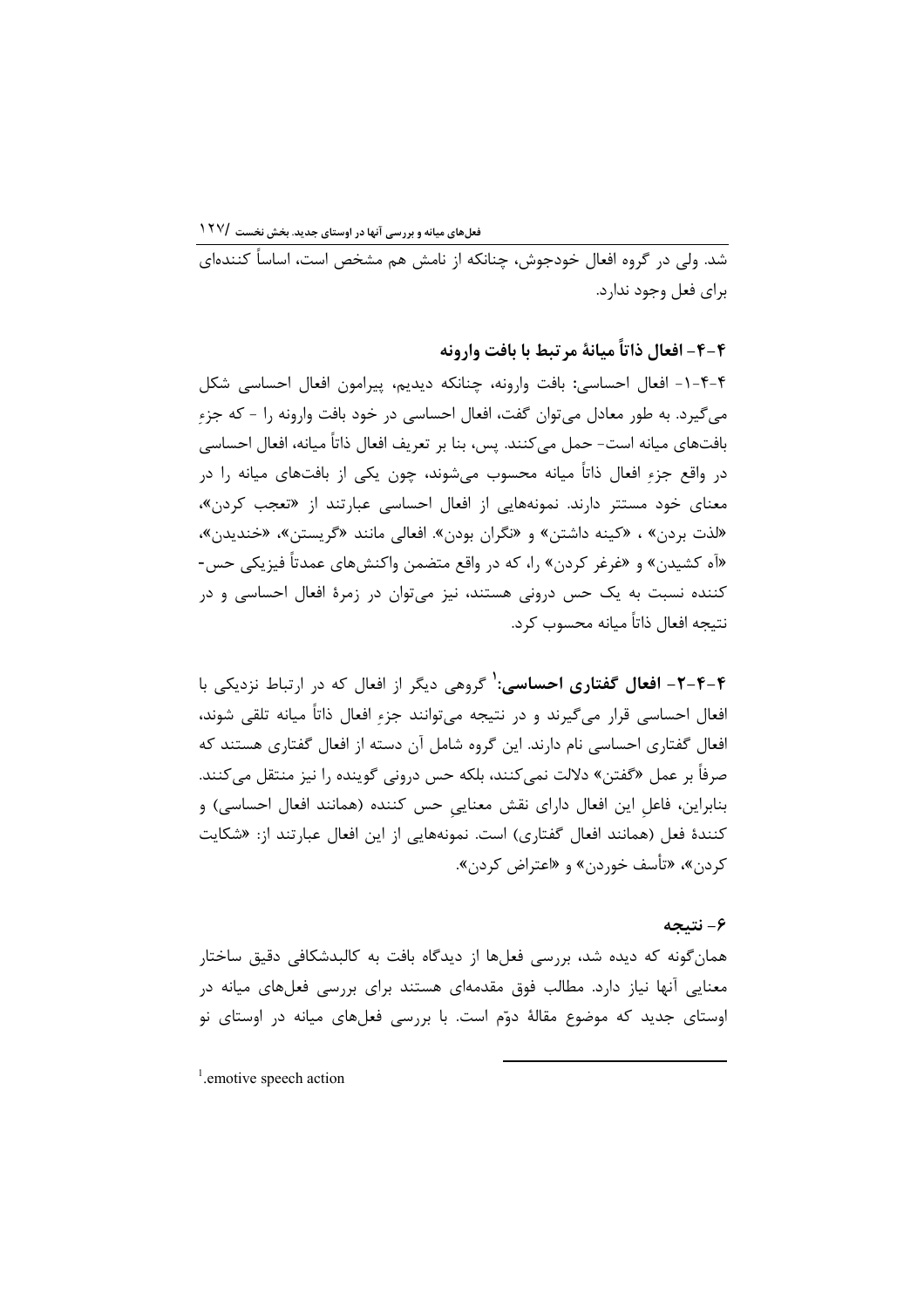۱۲۸/ پژوهشهای زبانی، دورهٔ ۳، شمارهٔ ۲، پاییز و زمستان ۱۳۹۱<br>مشخص خواهد شد که بازنگری ساختار این فعلها از ضروریات مطالعات ایرانشناسی است، چرا که طبقهبندیهای فعلی برمبنای مطالعات ناکافی قرار داشته، تمامی ویژگی-های فعلهای اوستایی را آشکار نمی کند.